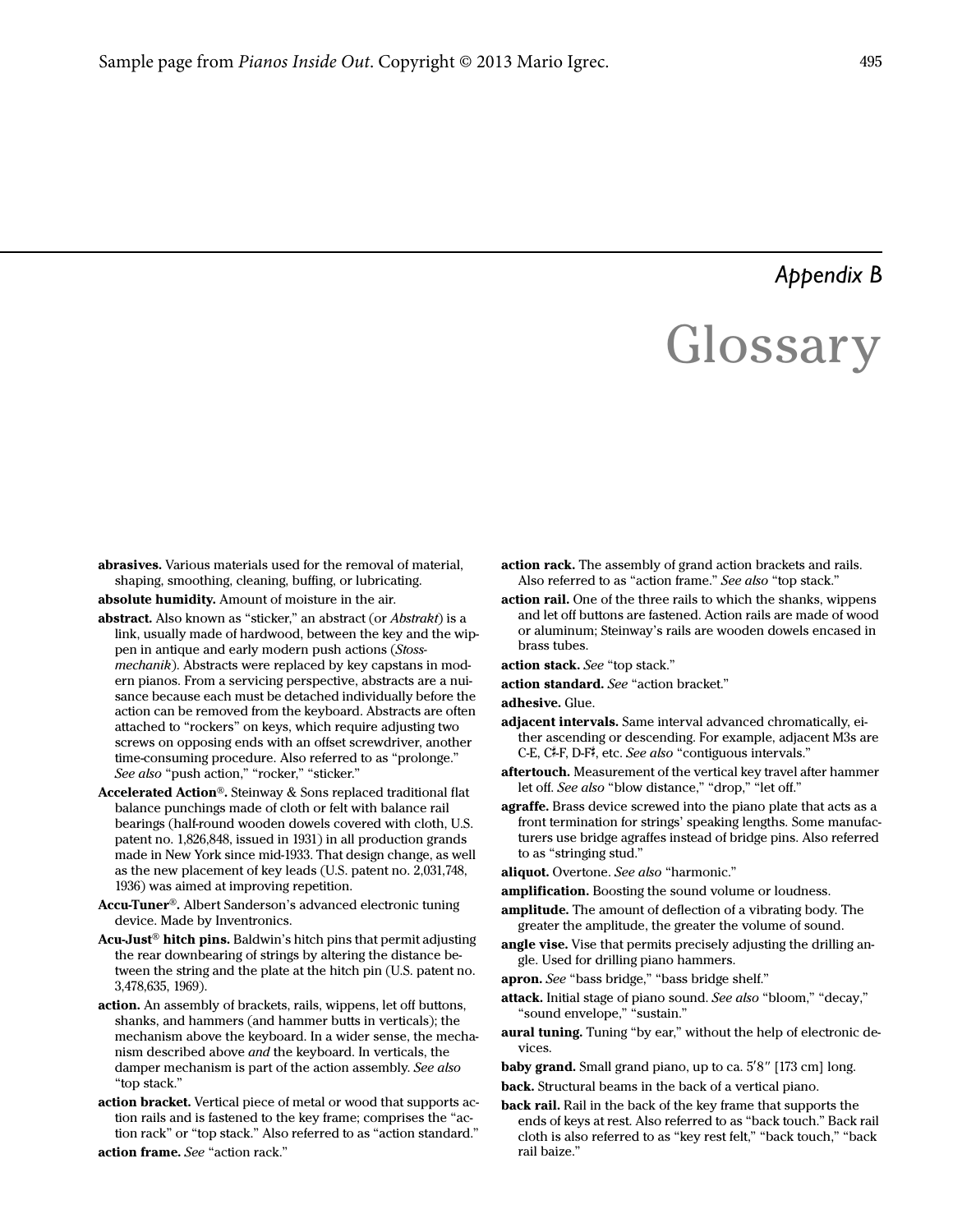back stop. See ["catcher](#page-2-2)."

back touch. Back rail; back rail cloth. See also "back rail," "[baize.](#page-1-2)"

- backaction. An assembly consisting of damper underlevers and underlever tray. Some technicians consider the dampers, damper guide rail, underlever stop rail, and the sostenuto mechanism to be part of the backaction. Also referred to as "damper action."
- backcheck. Device that catches the hammer after it rebounds from the strings. In grands, it is attached to the back of the key; in verticals, to the wippen.
- backscale. Segments of strings behind the bridge. The lowest bass strings typically have a very short backscale in small pianos, constraining the tone by reducing the mobility of the bass bridge and the soundboard in that area. See also ["string](#page-12-4)[ing braid](#page-12-4)."
- <span id="page-1-2"></span>baize. Cloth, e.g. "back touch baize" (back rail cloth), "hammer rest baize" (shank rest felt), "front rail baize" (front rail cloth punching).
- balance head. See ["catcher.](#page-2-2)"
- balance hole. Hole in the center of the key for the balance pin.
- <span id="page-1-4"></span>balance rail. Middle rail of the key frame that acts as a bearing for the keys. Also referred to as ["centre rail.](#page-2-1)"
- <span id="page-1-9"></span>balance rail bearing. Cloth-covered, wooden, half-round dowels in Steinway pianos with the Accelerated Action®. Patented in 1931 (U.S. patent no. 1,826,848) and installed in all grands made in New York since mid-1933. Claimed to reduce resistance to the rocking motion of keys. Also referred to as "halfround dowel."

<span id="page-1-10"></span>balance rail glide. See ["glide](#page-5-0)."

<span id="page-1-7"></span>balance weight (BW). Average, in grams, of downweight (DW) and upweight (UW), or (DW + UW)  $\div$  2. Typically between 30 g and 45 g. See also "[downweight \(DW\),](#page-4-2)" ["upweight \(UW\)](#page-13-1)," "[standard measurement position \(SMP\),](#page-11-2)" ["touchweight](#page-12-6)  [\(TW\).](#page-12-6)"

balancier. See ["repetition lever](#page-10-0)."

- band saw. Stationary power cutting tool that allows producing straight and curved cuts at different angles. Large band saws are capable of resawing pinblock planks.
- <span id="page-1-5"></span>baseboard. Board on the bottom of the vertical piano that supports the pedals and pedal linkages. Also referred to as ["bot](#page-2-3)[tom board.](#page-2-3)"
- bass bridge. Also referred to as the "offset bridge," when it is equipped with the bass bridge shelf, the bass bridge links the strings in the bass (lowest) section to the soundboard.
- <span id="page-1-8"></span>bass bridge shelf. Horizontal extension of the bass bridge that permits the transmission of string vibrations closer to the middle of the soundboard without sacrificing the string length. Also referred to as "bridge apron."
- <span id="page-1-11"></span>bass section. Lowest section in a piano, strung with the wound bass strings. In modern pianos, bass strings cross over the strings in the tenor section. See also ["over-stringing](#page-8-0)."
- <span id="page-1-14"></span>bass string. String wrapped with a winding of copper or other metal, used in the bass section and in the lowest notes of the tenor section. The winding slows down the string's rate of vibration without reducing its tension. See also ["whipped bass](#page-13-0)  [string.](#page-13-0)"

bat pin. Front [key pin](#page-7-1). See "key pin."

<span id="page-1-6"></span>beam. One of several structural supports comprising the piano's frame (in grands) or back (in verticals). The purpose of the beams is to strengthen and stiffen the rim and to aid the metal plate in resisting the tension of strings. Also referred to as "[bracing.](#page-2-4)" Alternate meaning: "rail," e.g., "hammer rest beam."

bearing points (of strings). See "string bearings."

- beats. Audible, pulsating changes in sound volume caused by two or more strings tuned so that their coincident partials have slightly different frequencies. Beats are discernible and countable only in consonant intervals. See also "consonant intervals."
- becket. The bend in the string at the hole in the tuning pin. The term is also used for the portion of the string inside the tuning pin hole.
- bell. Cast-iron piece attached to the inside of the rim on the bentside in longer Steinway & Sons grands. Attached to the plate in the treble section with a bolt, the Steinway bell increases the rigidity of the plate in that section, thus improving sustain and sound volume.
- belly. See "soundboard."
- belly bar. See "soundboard rib."
- belly rail. Assembly of beams/boards behind the action and dampers in grands to which the front of the soundboard is attached. Also referred to as "cross block."
- bellymen felt. Felt used to fill the gap between the plate and the stretcher.
- belt sander. Power tool used to sand wooden surfaces and bridge pins. Belt sanders are available as fixed or handheld tools.
- bench regulating. Regulating the keyboard and action on a workbench.
- <span id="page-1-3"></span>bentside. The curved part of the case in the grand piano. See also ["cheek,](#page-2-0)" "[spine](#page-11-1)," "[tail](#page-12-3)."
- <span id="page-1-13"></span>bichord. Two strings tuned to the same pitch. See also ["tri](#page-12-5)[chord](#page-12-5)."

Billings flange. A brass flange found in some vertical pianos.

- bird cage action. Action in vertical pianos with damper linkages (stickers) in front of the action. The dampers "cage in" the action and make servicing more difficult. Also referred to as "overdamper action."
- bird's eye. Circular protrusion around the center pin hole in action parts; for example, in the grand shank flange. The bird's eye prevents the "fork" part with bushings (the shank) from sliding left-right, along the center pin. Being doughnut shaped, it introduces minimal rotational friction between the parts.
- <span id="page-1-12"></span>black key. Key with a black-colored covering usually made of ebony or molded plastic. Black keys are C#, D#, F#, G#, and A#. The whole key or its covering is also referred to as "sharp."
- bleaching wood. Procedure that lightens the color and removes color variations of wood by applying to it a hydrogen peroxide or chlorine solution. Not recommended for piano soundboards or veneer because of the caustic effects of the bleach and the surface damage caused by water in bleach solutions.
- blistering of veneer. Veneer pulling away in patches from the surface to which it is glued. Caused by poor manufacture of veneered parts, poor quality of glue, water damage, or high humidity.
- <span id="page-1-0"></span>bloom. The swelling of sound after the attack and decay stages of the piano's sound envelope; beginning of the sustain stage. See also ["attack,](#page-0-4)" "[decay](#page-4-0)," "[sound envelope,](#page-11-0)" ["sustain](#page-12-2)."
- <span id="page-1-1"></span>blow distance. Distance between the hammers at rest and the strings. See also "[aftertouch](#page-0-5)," ["drop](#page-4-1)," "[let off.](#page-7-0)"
- blushing of lacquer. Whitish spots that develop immediately upon spraying lacquer in high humidity.
- bobbling. Uncontrolled fast repeating due to the hammer bouncing between the jack and the strings.
- bolt. A screw with a hexagonal head.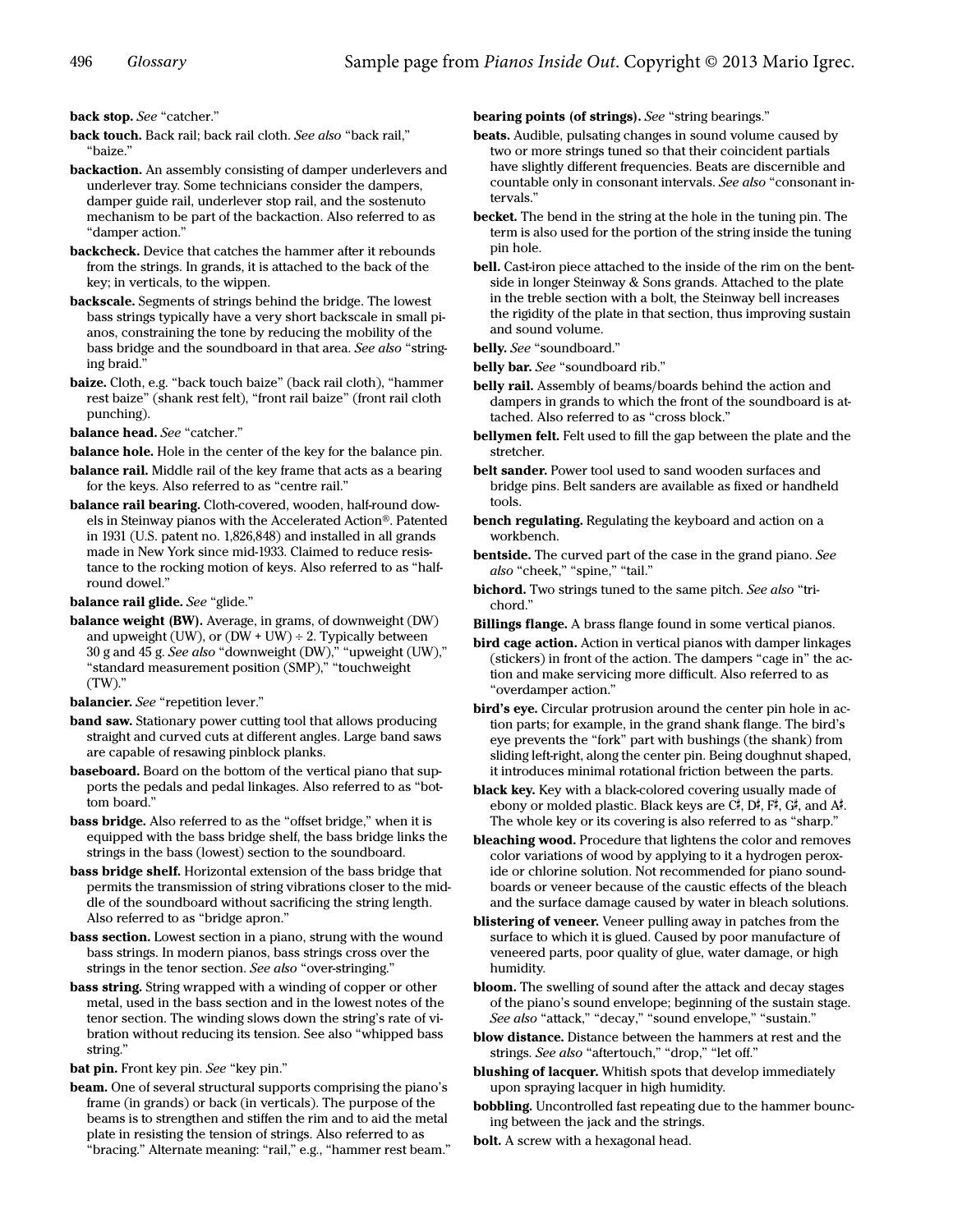- boring specifications. Set of measurements used to determine the position and angle of shank holes in piano hammers.
- <span id="page-2-3"></span>bottom board. Board on the bottom of the grand lyre; board on the bottom of the vertical piano. See also ["lyre,](#page-7-4)" ["baseboard](#page-1-5)."
- bottom door. See "bottom panel."
- bottom lever. See ["wippen](#page-13-3)."
- <span id="page-2-9"></span>bottom panel. In vertical pianos, vertical panel under the key bed. Also referred to as "bottom door."
- braces. See ["lyre braces](#page-7-3)."
- <span id="page-2-4"></span>bracing. See ["beam](#page-1-6)."
- <span id="page-2-10"></span>bridge. Wooden structure that transmits string vibrations to the soundboard. In modern, over-strung pianos, the long bridge spans the tenor and treble sections. The bass bridge is used for copper-wound bass strings, and in smaller grands and verticals may have a bass bridge shelf or apron. In the context of a grand-piano action, means ["repetition lever.](#page-10-0)"
- bridge apron. See ["bass bridge shelf](#page-1-8)."
- bridge cap. Strip of hardwood glued on top of the bridge root.
- bridge notch. Indentation in the top of the bridge or bridge cap that creates a precise termination for one or more strings of a unison.
- bridge pins. Pins that hold the strings in firm contact with the bridges. Usually made of brass-plated steel.
- bridge root. The bottom part of the bridge, which is glued to the soundboard. The bridge root often has a bridge cap glued onto it.
- bridle strap. Cloth strap in a vertical piano action that connects the hammer butt with the metal hook on the wippen. The strap speeds up repetition by pulling the hammer butt toward its rest position after *staccato* strikes. It also prevents the wippen from dropping too far, allowing the jack to jam under the butt felt when the action is removed from the piano.
- <span id="page-2-14"></span>**bridle wire.** In verticals, a wire mounted on the wippen to which a bridle strap is attached. Also referred to as "tie wire."
- brushing finishes. A family of finishing materials that are applied with brushes.
- buffing compound. Product containing abrasives and lubricants, usually in brick form, used for buffing metal objects, key tops, and finished surfaces.
- bumping action. Type of piano action in which the front-facing hammer and its shank are attached directly to the key by pivoting in a Kapsel, a fork-like piece attached to the back of the key. The beak of the shank butt "bumps" on the escapement "hook," causing the hammer to rise. Shortly before the hammer reaches the strings the escapement hook escapes backward, releasing the butt, thus allowing the hammer to drop freely. Also known as Prellmechanik, this type of action was perfected by Johann Andreas Stein, who improved the escapement bar (Prell-Leiste or Prelleiste) by adding individual escapement hooks (Prellzunge) to each key. Raved about by Mozart, this type of action became popular in southern Germany and Austria, and is known today as the "Viennese action." See also "push action."
- burlap. Coarse natural material used for applying conventional lacquer filler to porous wooden surfaces.
- <span id="page-2-6"></span>burning the shank. Heating and twisting the hammer shank to square the hammer. Also referred to as "burning the hammer," "casting the hammer." See also "[squaring the hammer.](#page-11-3)"
- burnishing. A method of "polishing" a porous surface with a smooth metal shank or spatula, or making a powdered lubricant adhere to wood, leather, or felt.
- bushings. Linings in center pin holes, damper guide rails, pedal blocks, key mortises, key buttons, and other parts that rotate or slide; traditionally made of woolen cloth.
- butt. See "hammer butt."
- butterfly spring. A type of repetition spring used by Steinway & Sons and most other piano manufacturers.
- button. See ["key button,](#page-6-1)" ["let off button](#page-7-2)."
- BW. See "[balance weight \(BW\).](#page-1-7)"
- CA glue. See "cyanoacrylate glue."
- cam. Wooden cams are the traditional means of locking grand-piano legs equipped with pressure plates. Also used to secure the bottom panel in some vertical pianos.
- cap. See "bridge cap."
- capo tasto. Also referred to as "Capo d'astro" or "V bar." Castiron bar, usually cast with the plate in one piece, that serves as front termination for the strings' speaking lengths. In most pianos, a capo tasto is used only in the treble sections; agraffes are used in the tenor and bass sections.
- <span id="page-2-7"></span>capstan. Screw that provides an adjustable linkage between piano parts (such as key and wippen) or acts as a stop (e.g., above trapwork levers). Also referred to as "[pilot,](#page-9-0)" ["dollie.](#page-4-4)"
- capstan boat. Device for testing the effect on action leverage and weight ratio of repositioning a key capstan. See also ["capstan](#page-2-7)."
- Carpenter's Wood Glue. Yellow PVA glue made by Elmers®. See also ["yellow wood glue](#page-13-2)."
- <span id="page-2-13"></span>carriage. See ["repetition lever](#page-10-0)."
- <span id="page-2-12"></span>case. Also referred to as "outer rim"; in grands, consists of panels or laminated strips of wood that enclose the piano.
- cast iron. Material of which a conventional piano plate is made.
- casting the hammer. See "[burning the shank.](#page-2-6)"
- catalyzed finishes. Two-component finishes that cure through a chemical reaction between the components.
- <span id="page-2-2"></span>catcher. A part in the vertical action: wooden dowel with a leather-covered wooden block at its end, attached to the hammer butt. The catcher gets "caught" by the backcheck after the hammer rebounds from the string(s). Also called "back stop."
- <span id="page-2-8"></span>caul. A block used to clamp the key bushings during their replacement; one of two side pieces in a hammer press that push the felt against the hammer molding.
- celeste pedal/rail. See "moderator pedal/rail."
- <span id="page-2-5"></span>center pin. Axle in action parts, usually made of copper or silver, plated in some newer pianos.
- centre. See ["center pin.](#page-2-5)"
- <span id="page-2-1"></span>centre rail. See ["balance rail](#page-1-4)." See also ["punching.](#page-9-1)"
- <span id="page-2-0"></span>cheek. Flat outer side of the case to the right of the treble section. See also ["bentside,](#page-1-3)" "spine," "tail."
- cheek block. See ["end block.](#page-4-3)"
- chemical stripper. Chemical used to strip the finish from wooden or metal surfaces. Usually contains acids and solvents. The thicker the stripper, the easier it is to work with it, especially on vertical surfaces.
- chipping the strings. A tuning method after installing new strings.
- chisel. Cutting tool for shaping wood.
- <span id="page-2-11"></span>chromatic scale. Scale of 12 adjacent semitones within an octave, the basis of the modern Western musical tradition. See also "octave."
- chrome buffing compound. Fine, white buffing compound, especially suitable for buffing ivory and plastic key tops.
- circle of fifth/fourths. Method for tuning the temperament.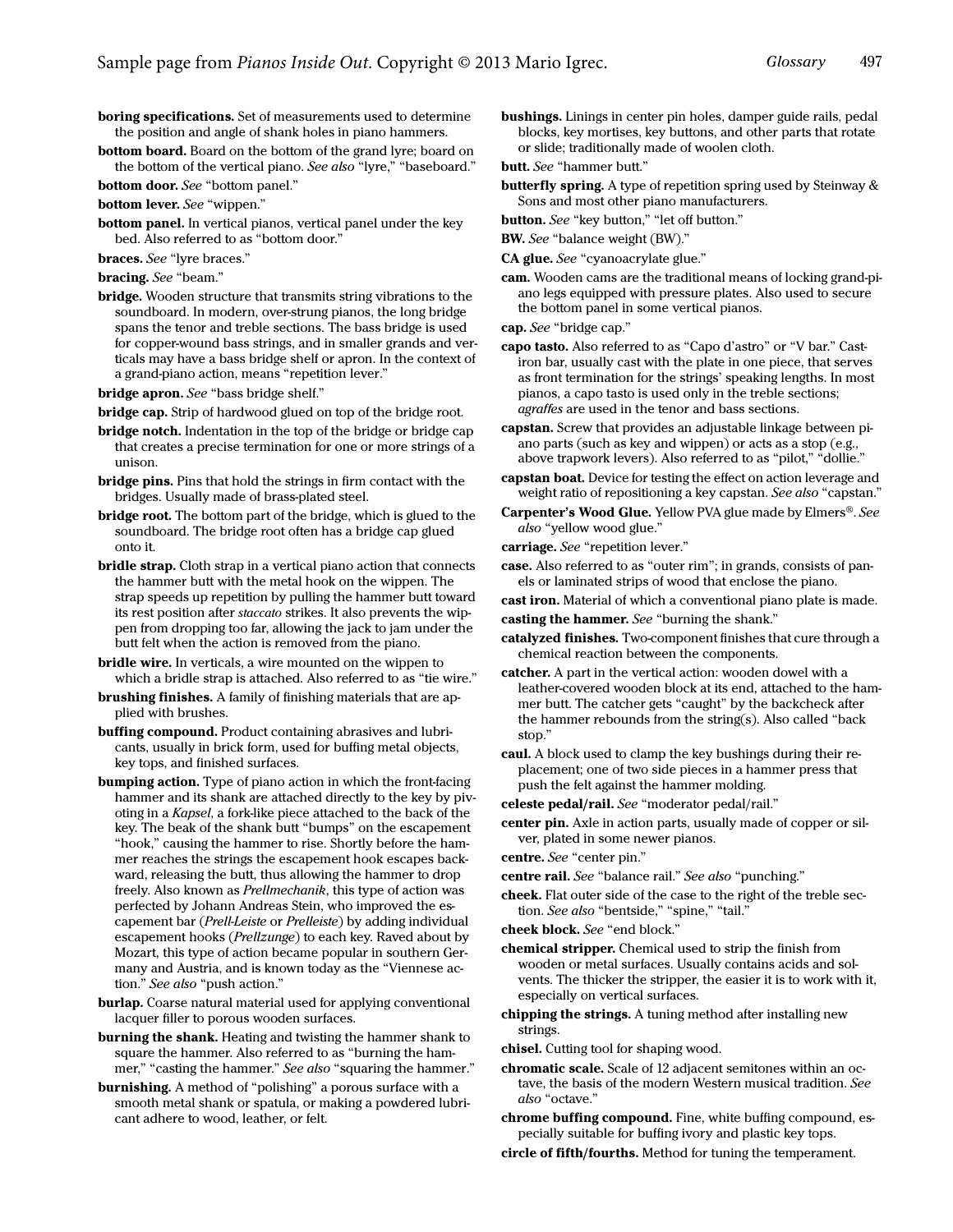clamp. Device used for keeping two or more pieces firmly pressed against each other, typically when gluing them together.

<span id="page-3-11"></span>cleats. See "[leg plates](#page-7-5)," ["lyre plates](#page-8-1)."

cold drawing. Method of producing piano strings: a metal rod is forced through multiple dies that cut it into a wire of a certain diameter.

column. See "[leg.](#page-7-6)"

compound for buffing. See "buffing compound."

- compressed action. Action in short vertical pianos with smaller parts.
- compression set. Permanent shrinking across the grain in a constrained piece of wood subjected to high humidity. Compression-crowned soundboards exposed to excessive humidity develop cracks due to compression set.
- compressor. Stationary power tool used to provide compressed air for tools and finishing equipment.

concert-grand piano. The longest grand, usually longer than 8' [244 cm]. Most modern concert grands are around 9' [273 cm] long.

condensation. Moisture turning from vapor into liquid due to the cooling of air saturated with water vapor (relative humidity at 100%).

condenser. Radiator on the "warm" side of an air conditioner or dehumidifier in which the coolant condenses from vapor into liquid due to the increase in coolant's pressure.

- <span id="page-3-14"></span>console vertical. Medium-sized vertical piano, ca. 42–46" [107– 117 cm] high. See also "[vertical piano,](#page-13-5)" ["upright piano](#page-13-6)," "[spinet.](#page-11-7)"
- consonance. "Pleasant-sounding" combinations of pitches; consonant intervals; opposite of "dissonance."
- consonant intervals. Intervals between the lowest six adjacent partials (including the fundamental, which is counted as the first partial) and their inversions within an octave. See "Consonant and Dissonant Intervals" on page 97; see also "dissonant intervals."

contact adhesives. Usually solvent-based adhesives that provide almost full adhesive strength immediately on joining the glued parts. Also called "contact cement."

contact cement. See "contact adhesives."

<span id="page-3-0"></span>contiguous intervals. An interval in which the lower note is the upper note of the previous interval (ascending) or the upper note is the lower note of the previous interval (descending). For example, ascending contiguous M3s are F3-A3, A3-C# 4, and C#4-F4. See also ["adjacent intervals.](#page-0-6)"

core wire. Steel string in bass strings that provides a core around which the copper coil is wrapped.

cornice. See "stretcher."

corrosion. Oxidation of metal.

- counterbearing. In grands, the raised flange in, or a bar on, the plate between the front speaking-length termination, such as an agraffe or the V bar, and the tuning pin; acts as a string bearing.
- countersinking. Shaping the top of the hole to get the screw head to be flush with, or below the surface of the rail, board, flange, etc. Performed with a special drill bit.

cow bone. Material used for key tops as a substitute for ivory.

<span id="page-3-12"></span>cradle. See ["repetition lever.](#page-10-0)" Can mean the whole "[wippen](#page-13-3)." crank. See "[tuning hammer.](#page-12-8)"

creepage of glue. Property of adhesives that allows the glued parts to move slowly along the glue joint when exposed to continuous opposing forces.

cross block. See "belly rail."

cross pattern. Pattern for sanding a finished surface (e.g., the piano case or lid) straight and free of ripples. The surface is sanded with increasingly finer grades of sandpaper, each grade used to sand across the previous grade at a right angle. The sandpaper must be supported by a hard or semihard support block, or a semihard sanding block can be used.

crossbar. See "[strut.](#page-12-7)" cross-stringing. See "[over-stringing.](#page-8-0)"

- <span id="page-3-9"></span>crown. The curvature of the piano soundboard; the top of the piano hammer. See also "[soundboard,](#page-11-4)" ["soundboard rib,](#page-11-5)" ["ham-](#page-5-1)
- <span id="page-3-10"></span>[mer molding](#page-5-1)," "[shoulders.](#page-11-6)" cutoff bar. Stiff bar that immobilizes the soundboard in the corner between the spine and belly rail, thus reducing the soundboard's vibrating area in order to boost its wave impedance. See also ["fish,](#page-5-2)" "[wave impedance](#page-13-4)."
- <span id="page-3-16"></span>cyanoacrylate glue. Fast-drying "superglue," available in viscosities from water-thin to thick gel. Preferred for quick bonding, but also used for tightening tuning pins, let off screws, and other metal-in-wood applications.
- cycle per second. Unit of measurement used to express the frequency of sound. Equivalent to "Hertz" (Hz).
- dag. L-shaped piece of wood that keeps the back rail of the grand key frame in contact with the key bed while allowing it to slide sideways when the soft pedal is depressed. There are four or five dags in most grands.
- <span id="page-3-4"></span>damper. Device that prevents the strings from vibrating.

damper action. See "backaction."

<span id="page-3-2"></span>damper body. In grands, "[damper underlever"](#page-3-1); in verticals, "[damper lever](#page-3-3)."

<span id="page-3-6"></span>damper drop. See "[damper underlever top flange.](#page-4-5)"

- damper guide rail. A rail with bushed holes mounted on the front edge of the soundboard in grands, under the strings, that determines the position of each damper. Damper wires pass through bushed holes in the guide rail.
- <span id="page-3-3"></span>damper lever. In verticals, spring-loaded wooden lever that carries the damper in the back of the action, and is actuated by a damper spoon. May be used interchangeably with "[damper](#page-3-2)  [body"](#page-3-2) and ["damper underlever](#page-3-1)."
- damper lift rod. Metal rod that lifts all damper levers in vertical pianos; actuated by the damper pedal via a pedal rod.

damper lift spoon. See ["damper spoon](#page-3-5)."

- <span id="page-3-8"></span>damper lift. Measurement of hammer motion relative to the moment the damper starts lifting. Typically adjusted to coincide with the hammer's half-blow distance. See also "[damper,](#page-3-4)" "[half-blow distance](#page-5-3)."
- <span id="page-3-15"></span>damper pedal. Right pedal; lifts dampers away from strings. See also ["pedal](#page-9-2)."
- <span id="page-3-5"></span>damper spoon. Metal stud with a spoon-shaped end, mounted at the back end of a vertical wippen. Damper spoons actuate damper levers.
- <span id="page-3-13"></span>damper stop rail. Limits the vertical motion of the damper underlevers in grands. Mounted on the belly rail behind the underlevers' top flanges.
- damper tail. Bottom of a "damper lever" in verticals.
- <span id="page-3-7"></span>damper tray. Rail, hinged to the damper underlever rail, that lifts damper underlevers; rail to which underlevers are attached, and which lifts underlevers. Also referred to as "damper lever rail."
- <span id="page-3-1"></span>damper underlever. In grands, lever that links the end of the key to the damper. Mounted on the damper tray. Also referred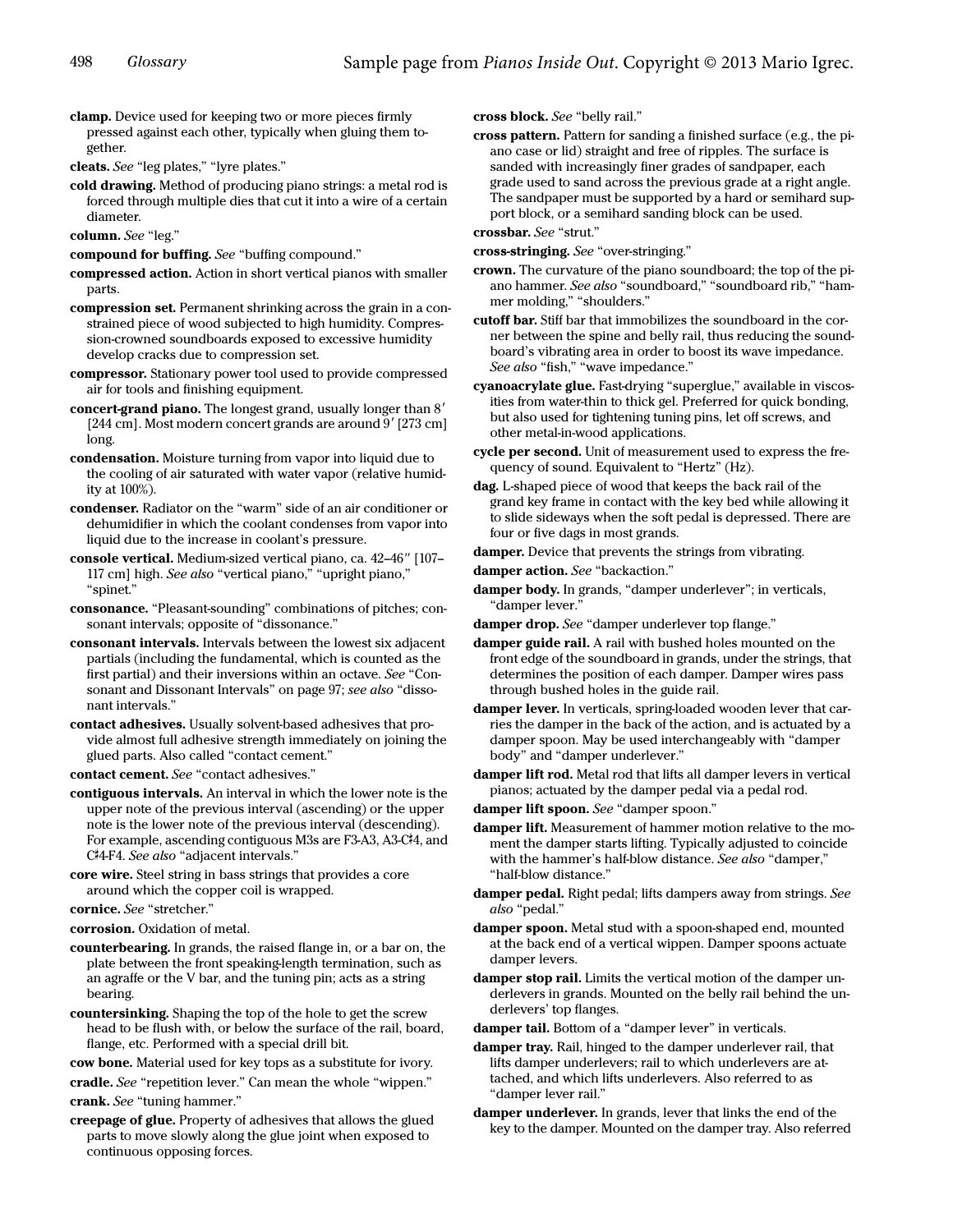to as "[damper body,](#page-3-2)" ["damper lever.](#page-3-3)" See also ["damper un](#page-4-5)[derlever top flange,](#page-4-5)" "[damper tray.](#page-3-7)"

- <span id="page-4-5"></span>damper underlever top flange. Flange to which the damper wire is attached; part of the damper underlever. Also referred to as "[damper drop](#page-3-6)," "[damper lift](#page-3-8)," "standard damper lift."
- decal. Manufacturer's or rebrander's name plate consisting of letters and symbols, usually affixed to the fallboard and soundboard. Small decals on the plate next to tuning pins indicate string gauges.
- <span id="page-4-0"></span>decay. Used to describe the last phase in the tone envelope of the piano. See also ["attack](#page-0-4)," "bloom," "[sound envelope](#page-11-0)," ["sus](#page-12-2)[tain](#page-12-2)."
- dehumidifier. Device that removes moisture from air.
- deicing. Automatically shuts down an air dehumidifier when the evaporator coils freeze.
- Delignit. German brand of pinblock material made of thin laminations of beech, glued with maleic resin.
- Diaphragmatic® soundboard. A soundboard thinned toward the edges, patented in 1936 by Steinway & Sons in New York (U.S. patent 2,051,633).
- dissonance. Combination of pitches perceived as jarring and unpleasant. Opposite of "consonance."
- dissonant intervals. Major and minor second, major and minor seventh, and augmented fourth/diminished fifth; those intervals over one or more octaves. See also "consonant intervals."
- <span id="page-4-7"></span>Distance multiplier (DM). Second value in the lead factor (LF) expression (e.g., "0.65" in "14x0.65"), which indicates the distance of the lead weight from the balance hole as a proportion of the front or back key segment. Positive for the front segment, negative if the lead is in the rear segment. Typically 0.1 to 0.8 and –0.1 to –0.4.
- DM. See "[Distance multiplier \(DM\)](#page-4-7)."

<span id="page-4-4"></span>dollie. See "[capstan](#page-2-7)."

<span id="page-4-9"></span>dome. See ["glide](#page-5-0)."

- <span id="page-4-8"></span>double escapement. Feature of the modern piano action, invented by Sébastien Érard in 1821, that accelerates repetition by allowing a note to be repeated with minimal movement of the key. The first escapement occurs when the repetition lever is stopped by the drop button, the second when the jack is tripped under the knuckle by the let off button. Also referred to as "double repetition."
- <span id="page-4-6"></span>double string. One string that provides two speaking lengths. The string is coiled on two tuning pins, and bends around a single hitch pin. See also ["double string](#page-4-6)."
- downbearing. Amount of downward force that strings exert on the soundboard by being deflected upward by the bridges.
- <span id="page-4-2"></span>downweight (DW). Amount of weight, in grams, placed on the key at the standard measurement position, which is needed to make the key sink slowly from a dip of about 4 mm. Typically between 40 g and 65 g. See also "[balance weight \(BW\),](#page-1-7)" ["up](#page-13-1)[weight \(UW\)](#page-13-1)," ["standard measurement position \(SMP\)](#page-11-2)," "[touchweight \(TW\)](#page-12-6)."
- Dremel®. Maker of electric high-speed rotary tools that can be used for engraving, shaping, sanding, cutting, milling, and drilling.
- drill press. Fixed power tool for precise drilling.
- <span id="page-4-1"></span>drop. Measurement of the downward motion of the hammer in a modern grand action after let off. See also "[let off,](#page-7-0)" ["blow dis](#page-1-1)[tance](#page-1-1)," ["aftertouch.](#page-0-5)"
- dropped action. Action in short, "spinet" vertical pianos; mounted below the level of the keyboard and the key bed.
- duct tape. Adhesive tape used for temporarily binding parts together.
- duplex scale. Unmuted segments of strings that resonate with the strings' speaking segments. The front duplex is between the capo tasto or agraffe and the counterbearing, and the rear duplex is the segment between the rear bridge pin and a termination (duplex bar or strip) in front of the hitch pin. The duplex scale was patented by Steinway & Sons in 1872 (U.S. patent 126,848).
- DW. See ["downweight \(DW\).](#page-4-2)"
- dynamic ceiling. The upper limit of a piano's dynamic range. Usually indicates how loud a piano can sound without harshness and distortion.
- <span id="page-4-10"></span>easing key bushings. Increasing the space between the bushings by compressing the bushings and the wood. See also "[key bushing.](#page-6-2)"
- <span id="page-4-11"></span>elastic limit. Maximum tension a string can withstand without permanently altering its elasticity.
- electronic tuning. Tuning with help of an electronic tuning device.
- EMC. See "Equilibrium Moisture Content."
- emery cloth. Abrasive cloth used for shaping and sanding metal surfaces.
- <span id="page-4-3"></span>end block. One of two wooden blocks at each end of the keyboard. Also referred to as "cheek block," "key block."
- epoxy. Two-component glue of high strength and minimal creepage. Excellent for both filling and gluing.
- enharmonic notes. Notes that sound the same and are played by pressing the same key, but have different names; e.g., C-sharp (written as  $C^{\sharp}$ ) and D-flat (D<sup>b</sup>). Enharmonic notes are typically associated with black keys, but white keys also have enharmonic equivalents; for example  $E^{\sharp} = F$ , and  $F^{\flat} = E$ . To simplify the naming of black keys, most technicians refer to them by only their "sharp" version, even when the intervals they form are technically incorrect. For example, a major 3rd (M3) up from "C#" is C#-E# (=D<sup>|,</sup>-F), but this interval is always notated as C# -F, which is technically a diminished 4th (d4).
- Equilibrium Moisture Content (EMC). A measure of the amount of water in a species of wood at a given relative humidity and temperature. EMC represents the balance at which wood no longer gains or loses moisture from/to the air. At 70°F [21°C] white spruce has ca. 5% EMC at 25% RH, 9% EMC at 50% RH, and 14% EMC at 75% RH.
- <span id="page-4-12"></span>escapement. Feature of all but the most primitive piano actions that allows hammers to rebound from strings regardless of the force or type of touch with which the keys are struck. The term refers to the escapement of the jack under the hammer shank knuckle in grands, or the hammer butt in verticals. See also ["double escapement.](#page-4-8)"
- evaporator. Radiator on the "cold" side of an air conditioner or dehumidifier in which the coolant evaporates due to a drop in pressure.
- F. See ["friction \(F\).](#page-5-4)"
- facing off agraffes. Adjusting the agraffes to be perpendicular to the strings.
- Falconwood. Pinblock material made of multiple, thin laminations of maple developed by C.A. Geers Piano Company in Ohio.
- fallboard. Keyboard lid.
- false beats. Beats produced by a single string that make it sound like two or more unison strings that are out of tune.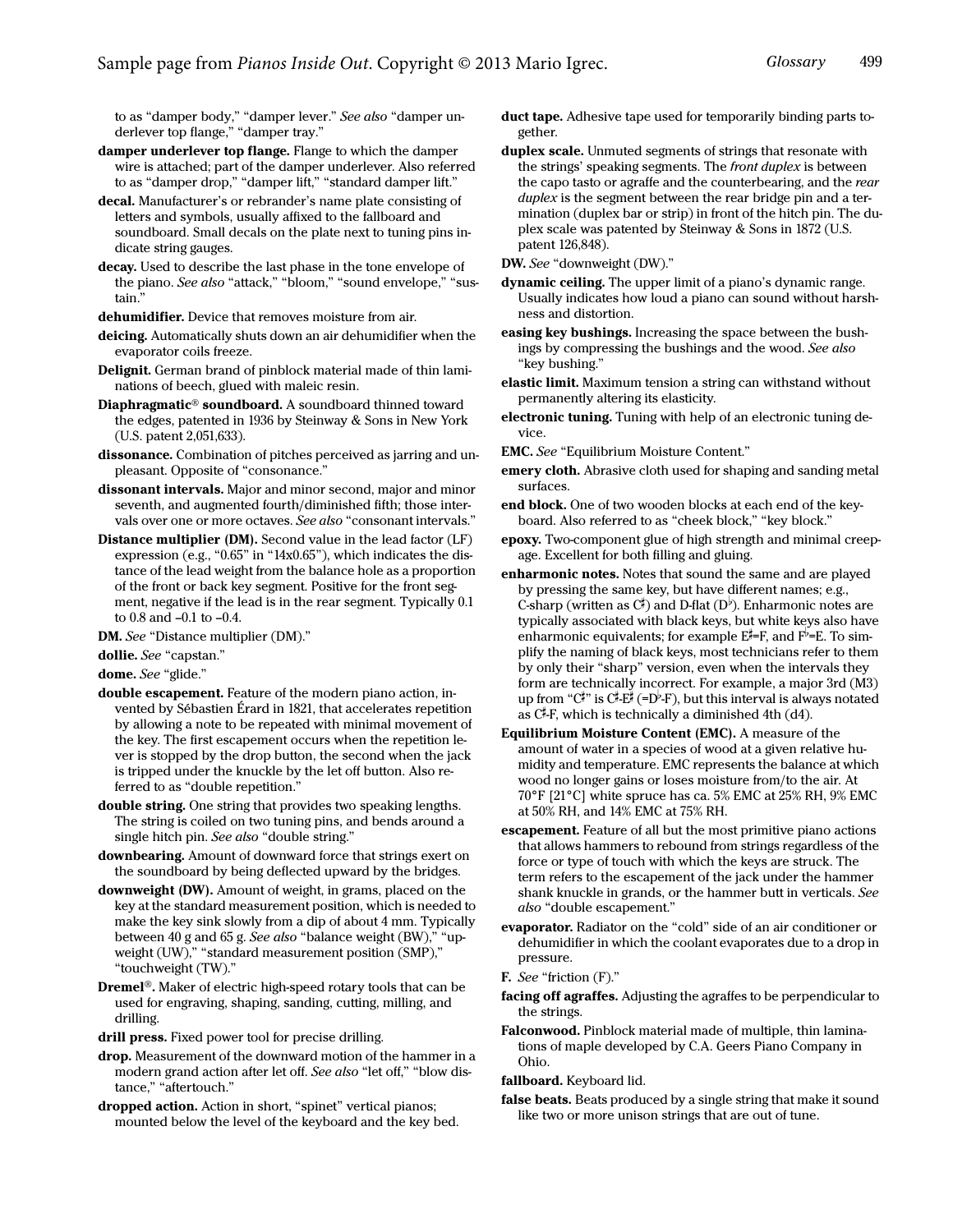Fandrich, Darrell, RPT. Founder of Fandrich & Sons Pianos in Seattle, WA, and inventor of the patented Fandrich Vertical Action™.

Fandrich, Delwin, RPT. Piano designer and rebuilder. Founder of Fandrich Piano Co., Inc.

feeler gauge. Strip of steel used to determine the depth and length of cracks or gaps. Used extensively in soundboard rebuilding.

felt. Material of varying density and hardness; derived from wool.

fibers. See "wood fibers."

file. Hand tool used for removal or shaping of metal, wood, or other materials.

filler. Material used for repairing gouges, cracks, and surface imperfections.

finish. Material applied to various surfaces to protect and beautify them.

<span id="page-5-2"></span>fish. Extension of the rim, usually made of hardwood, and affixed inside the rim where the bentside joins the cheek; used to improve sustain in the treble by increasing the stiffness and therefore the wave impedance of the soundboard. See also "[cutoff bar,](#page-3-10)" ["wave impedance](#page-13-4)."

<span id="page-5-13"></span>flagpoling. Bending of tuning pins, which adversely affects tuning stability. For a complete explanation, see "Bending and Twisting of Tuning Pins" on page 108. See also ["tuning pin](#page-12-9)."

flange. In action parts, the stationary part to which the movable part is attached. The only exception is the damper underlever top flange, which moves with the underlever. On piano plate, the protruding part in front of the pinblock. See also "plate horn."

Flügel. "grand piano" in German; from Flügel (wing), to describe the piano's shape.

fly. See "jack."

foam wrap. Thin, synthetic material used for wrapping highgloss piano parts.

Forstner bit. Drill bit for drilling flat-bottomed holes. This type of bit causes less splintering when it exits the hole of an unsupported work piece.

<span id="page-5-9"></span>frame. See ["plate.](#page-9-3)"

French polish. Hand-rubbed, low-build shellac finish.

frequency of sound. Describes the pitch, measured in Hertz (Hz) or cycles per second.

<span id="page-5-4"></span>friction (F). Half of the difference between downweight (DW) and upweight (UW): (DW - UW) <sup>3</sup> 2. Typically 9-17 g.

front rail. Part of the key frame. See also "[balance rail,](#page-1-4)" "key [pin](#page-7-1)," "[punching](#page-9-1)."

front touch. Front rail punching; key dip. See also "[baize,](#page-1-2)" "[punching](#page-9-1)."

<span id="page-5-5"></span>front weight (FW). Total radius weight, in grams, of the front segment of the key, measured at standard measurement position. Front weight is useful for determining the inertia of the key, and for comparing keys that have lead weights in different positions. Typically 30–50 g for key #1. See also "touchweight."

full-fit. Style of attaching the pinblock to the rim and stretcher. Used in Steinway & Sons and other quality grands.

fundamental. Primary harmonic or partial; base pitch of a note in a series of harmonics or partials.

FW. See ["front weight \(FW\).](#page-5-5)"

gap. Vertical distance between the tip of the jack and the hammer butt in vertical actions. The gap is needed to enable the jack to reposition under the hammer butt.

gel superglue. Thicker type of superglue suitable for gluing more types of surfaces than ordinary superglue.

German silver. Material of which traditional action center pins are made: an alloy of copper, nickel, and zinc. Also known as "nickel brass."

gilding. Gold-colored, usually metallic finish on piano plate.

<span id="page-5-0"></span>glide. Brass stud with a wide, rounded bottom end, mounted in the key frame's balance rail; allows adjusting the contact between balance rail and key bed. Also referred to as "[balance](#page-1-10)  [rail glide,](#page-1-10)" ["dome](#page-4-9)."

<span id="page-5-14"></span>grand piano. Piano whose soundboard, plate, and strings are laid horizontally, the strings running in line with the hammers and hammer shanks.

graphite. Carbon in powder form, used as a lubricant for felt, leather, wood, and metal.

grinder. Machine used for sharpening, cleaning, and shaping metal objects; also useful for buffing.

<span id="page-5-8"></span>guide notes. Usually, end notes and middle notes in each section of the keyboard and action; used to set the regulation for the rest of the action.

guide rail. See "damper guide rail."

<span id="page-5-3"></span>half-blow distance. The position of the hammer halfway between its idle position and the strings. This is approximately when the damper should start lifting. See also "[damper lift.](#page-3-8)"

half-blow pedal. See ["soft pedal](#page-11-8)."

<span id="page-5-11"></span>half-blow rail. In verticals, a rail between the hammer shanks and the shank rest rail that brings the hammers closer to the strings when the half-blow pedal is depressed. In some verticals, the hammer rest rail itself swings forward. See also "[shank rest rail](#page-10-2)."

half-round dowel. See ["balance rail bearing](#page-1-9)."

half top. In grands, the front [lid](#page-7-7). See also "lid."

hammer. Felt-covered wooden molding mounted on the shank to produce sound by striking the strings.

hammer-blow distance. See "blow distance."

<span id="page-5-6"></span>hammer butt. The base of the hammer shank in vertical actions.

hammer cushion. See "[shank rest felt \(or cloth\).](#page-10-1)"

hammer height. Vertical distance between the top of each hammer (in idle position) and the strings.

<span id="page-5-1"></span>hammer molding. Wooden strip that forms the core of the piano hammer. Felt is compressed and glued to the wooden hammer molding. See also ["crown](#page-3-9)," "[shoulders](#page-11-6)."

hammer nose. Tip of the hammer. See "[crown](#page-3-9)."

hammer rail. In grands, a rail, usually of wood or aluminum, to which all hammer shanks are affixed. In verticals, same as "hammer rest rail" or "shank rest rail."

hammer rest felt (or cloth). See ["shank rest felt \(or cloth\).](#page-10-1)"

<span id="page-5-10"></span>hammer rest rail. See "shank rest rail."

hammer shank. Wooden shank that carries the hammer at its end. Grand shanks are pivoted in the shank flanges; vertical shanks are installed in the hammer butts.

<span id="page-5-12"></span>hammer strike weight (SW). Effective weight, in grams, of the hammer and shank. Typically 9.5-14 g for hammer #1. Also referred to as "strike weight."

<span id="page-5-7"></span>hammer weight (HW). Weight, in grams, of the hammer head. Typically 8.0–12.5 g for hammer #1.

hardener. Chemical that increases the hardness of the hammer felt; usually, a lacquer, lacquer sanding sealer, collodion, or acrylic solution.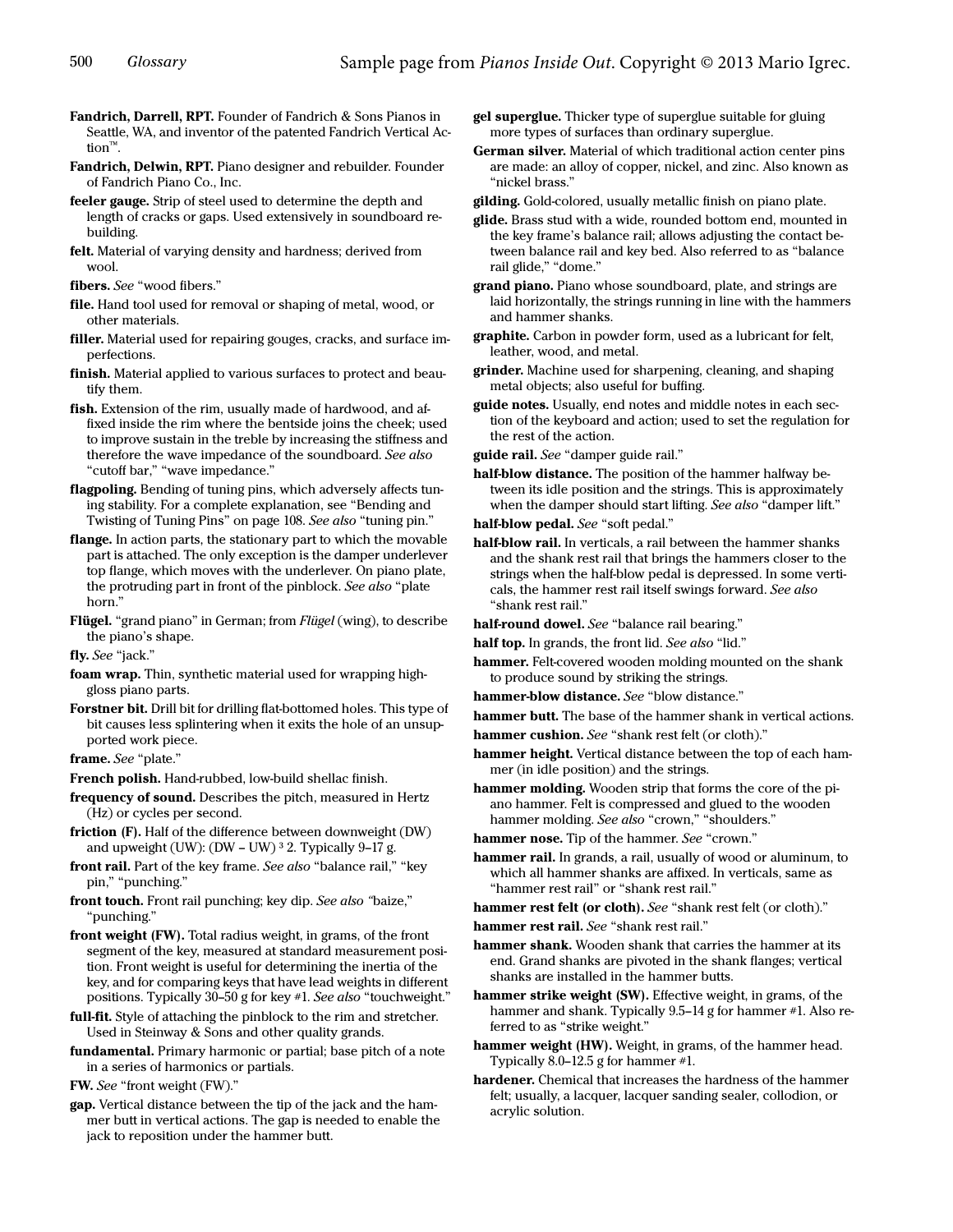<span id="page-6-3"></span>hardening capo tasto V bar. Procedure used in piano-plate manufacturing and rebuilding to increase the rigidity and hardness of the V bar.

<span id="page-6-0"></span>harmonic. Theoretically ideal overtone.

- harpsichord. String instrument, a precursor of the grand piano. that utilizes plectra instead of hammers to generate sound; i.e., strings are plucked, not struck.
- head. Same as "hammer" or "hammer head."
- <span id="page-6-8"></span>heating lamp. Infrared light bulb used to warm up and dry the soundboard before shimming it; can be used to keep wooden parts warm to extend working time and penetration of hot hide glue.

heat-treating capo tasto. See ["hardening capo tasto V bar.](#page-6-3)"

- <span id="page-6-10"></span>heel. See "[tail](#page-12-3)," ["wippen heel](#page-13-7)," "[jack tender.](#page-6-4)"
- Herrburger-Schwander. Style of grand action (wippens and shanks) found in many grand pianos, especially those made in Europe and Asia during the 20th century.
- Hertz. Unit of measurement for frequency of sound. Expresses the number of vibrations or cycles per second.
- Herz-Érard action. Simplified and improved form of the Érard's double-escapement action that is the basis of the modern grand action. First used in pianos by Henry Herz in Paris, and soon adopted by Broadwood, Collard, Steinway, Bechstein, and others. Very similar to the modern Herrburger Schwander action design.
- hex screw. Has a hexagonal recess in the head; developed for the automobile industry.
- hexagonal string. Steel string of hexagonal profile. Used for manufacturing universal replacement bass strings whose copper winding can be adjusted in length.
- Hexagrip pinblock. Method of building the pinblock with laminations that cross each other at a 60° angle instead of the usual 90° angle; patented by Steinway & Sons in New York.
- hide glue. Traditional adhesive used for gluing wood, cloth, felt, and leather. Hot hide glue is supplied in granules or flakes, diluted in water, and kept warm (at ca. 150°F) in a glue pot throughout the application. Also available in liquid form, ready to use at room temperature.
- hitch pin. Steel pin in the piano plate to which a string is attached.

hopper. See ["jack.](#page-6-5)"

horn. See "plate horn."

- hot glue. Gummy, thermoplastic glue applied with a special glue gun. Used for low-strength applications, such as gluing the felts to the plate.
- hot hide glue. See "hide glue."
- humidifier. Device that increases the amount of moisture in the air.
- humidity. Moisture in the air. See also "absolute humidity," "relative humidity."
- HW. See ["hammer weight \(HW\).](#page-5-7)"
- hydrogen peroxide. Chemical used for bleaching. Not recommended for soundboards.
- hygrometer. Device that measures relative humidity. See also "psychometer."
- impedance. See "[wave impedance.](#page-13-4)"
- individual eye. See "[string loop](#page-11-9)."
- individually tied strings. Stringing the piano with one string per speaking length. Each string has a loop in its end that ties it to the hitch pin. Used in pianos by Bösendorfer, Grotrian, and others. See also ["double string](#page-4-6)," "[string loop](#page-11-9)."
- <span id="page-6-7"></span>inertial touch force (ITF). Index established by John Rhodes, RPT and Darrell Fandrich, RPT that represents the force (kinetic energy) needed to overcome inertia of the action and key. Typically between 200 and 300.
- inharmonicity. A property of a stiff string, which raises the frequency of its partials.
- interval. The "difference in pitch" between two notes played one after another (melodic interval) or simultaneously (harmonic interval). See also "[adjacent intervals](#page-0-6)," ["contiguous in](#page-3-0)[tervals.](#page-3-0)"

ironing hammer felt. One of the final voicing procedures; makes the sound focused and clean.

- ITF. See ["inertial touch force \(ITF\).](#page-6-7)"
- Ivorine. Man-made ivory substitute for white key tops. Superseded by acrylic tops.
- Ivorite®. Yamaha's white key top material; mimics ivory's porousness.
- ivory. Traditional white key top material derived from elephant tusk. Ivory trade is banned worldwide.
- <span id="page-6-5"></span>jack. Part of the wippen that pushes the hammer shank and its hammer toward the strings, and trips with its front part, also known as "jack tender," on the let off button. In grands, the jack pushes the shank knuckle; in verticals, the hammer butt. Also referred to as the "fly." In German, Stosszunge (push tongue). See also "[jack tender](#page-6-4)," "[wippen](#page-13-3)," "[let off button,](#page-7-2)" "[knuckle,](#page-7-8)" ["hammer butt.](#page-5-6)"
- <span id="page-6-6"></span>jack heel. See ["jack tender](#page-6-4)."
- <span id="page-6-4"></span>**jack tender.** The front part of the jack, which "escapes" as it trips on the let off button. Also referred to as ["jack heel.](#page-6-6)" See also ["jack](#page-6-5)."
- jack spring. Spiral spring between the wippen base and jack tender in verticals.
- jigsaw. Also called saber (or sabre) saw, the jigsaw is a handheld cutting power tool. The maximum cutting width is limited, but the cutting can be performed at an angle or follow an irregularly shaped line.
- Kapsel. In Viennese and other bumping-style actions, a metal fork fastened to the back of the key, in which the hammer shank pivots. See also "bumping action."
- key. Wooden lever that transmits the strikes of the player's finger to the action and the damper mechanism.
- key bed. Part of the piano case that supports the keyboard and action. In grands, the pedal lyre is suspended from the key bed. Can also mean "front key punching" or "front baize."
- keyboard. A unit consisting of the key frame with key pins, various felts and punchings, and the keys mounted onto it.
- key bushing caul. See ["caul](#page-2-8)."
- <span id="page-6-2"></span>key bushing. Felt or leather lining glued to the wall of a mortise in the front of a key, or a mortise in a key button in the middle of a key. Key bushings limit and cushion the key's sideways motion. See also ["easing key bushings](#page-4-10)."
- <span id="page-6-1"></span>key button. A strip of wood glued to the middle of the top surface of the key; a hole through it admits the balance pin and is lined with cloth or leather bushings on either side. Also referred to as "key chase."

<span id="page-6-9"></span>key carriage. See "[rocker.](#page-10-3)"

- key chase (key chasing). See ["key button.](#page-6-1)"
- key dip. Key's total vertical travel, measured at the front of the key when the key is depressed with moderate force.
- key end felt. Felt at the end of the grand key that lifts the damper underlever.
- key frame. Wooden frame that holds the keys.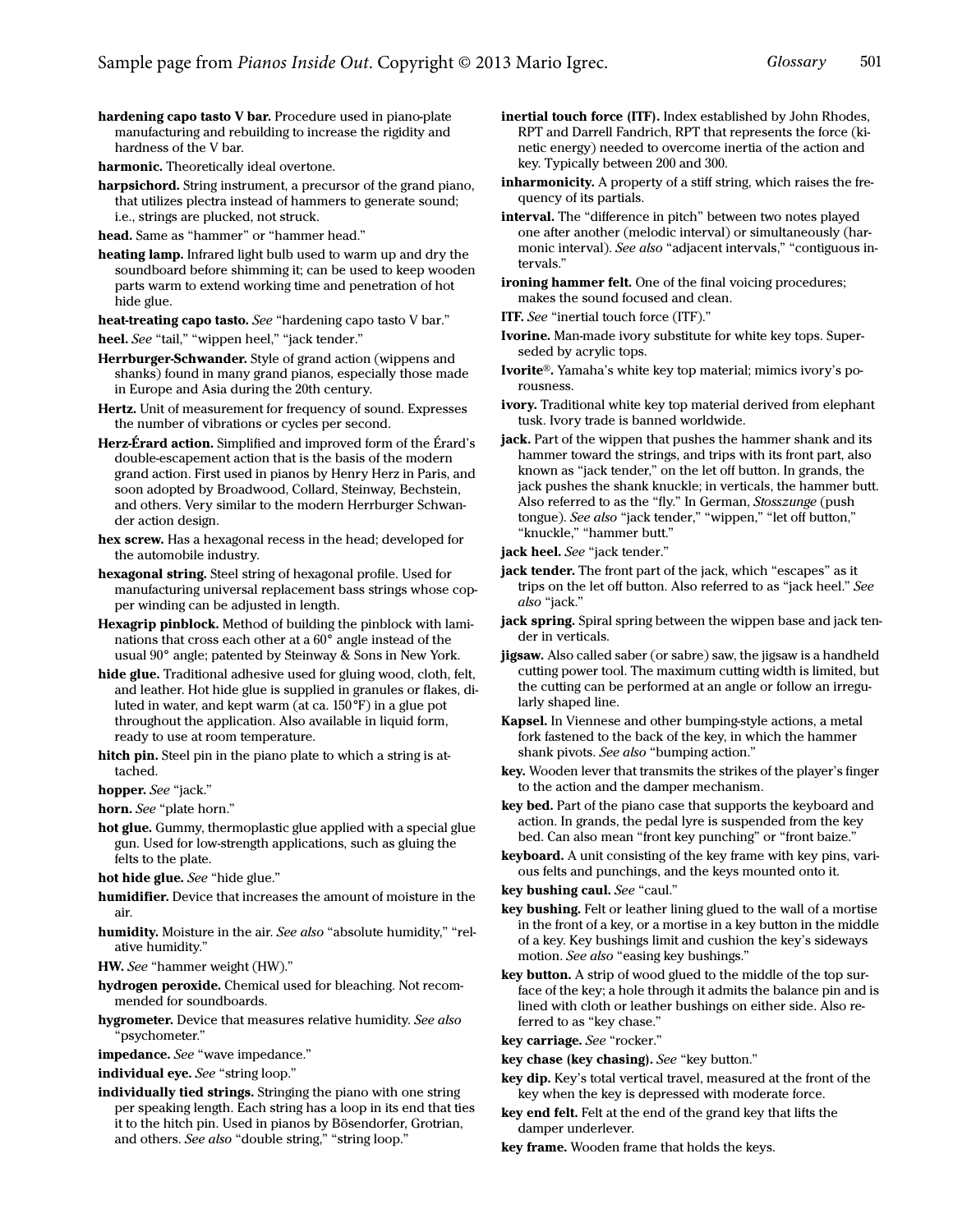<span id="page-7-13"></span>key-imbalance weight (KIW). Front weight (FW), in grams, without any leads in the key. Positive if the key tilts forward, otherwise negative. Typically 3–10 g.

key keeper. See "[key stop rail](#page-7-11)."

<span id="page-7-1"></span>key pin. Metal pin installed in key frame; determines the position of the key and the plane in which it swings. Front key pins typically are oval and balance pins round. Front key pins are also referred to as "bat pins."

key rest felt. Cloth of felt on the back rail. Also referred to as "Back rail cloth."

key shoe. Hardwood strip glued to the middle of the bottom of the key to strengthen the key's balance hole.

<span id="page-7-9"></span>key slip. Wooden board in front of the keyboard. Also referred to as "lock rail."

<span id="page-7-11"></span>key stop rail. In grands, rail mounted over the front segments of keys to prevent the keys from getting dislocated during a move, and to prevent them from bouncing up too far during loud, staccato playing. Also referred to as "key keeper."

key top. Key covering.

<span id="page-7-14"></span>key-weight ratio (KR). Ratio between the weight on the front of the key, measured at the standard measurement position, and the weight at the capstan needed to balance the key. Typically 0.45–0.60.

kick board. See ["bottom panel](#page-2-9)."

killer octave. See "[melody octave](#page-8-3)."

KIW. See ["key-imbalance weight \(KIW\)](#page-7-13)."

Kluge. German keyboard manufacturer. See also "[Tharan](#page-12-12)<sup>®</sup>."

<span id="page-7-8"></span>knuckle. A cylindrical piece of felt covered with leather, with a wooden core that is glued into a slot on the underside of the grand hammer shank. Being an interface between the jack and the grand hammer shank, the knuckle allows escapement. Also referred to as ["roller.](#page-10-5)" See also "[escapement](#page-4-12)," "[double escapement](#page-4-8)."

KR. See ["key-weight ratio \(KR\)](#page-7-14)."

lacquer. Quick-drying, spray-on finishing material.

laminated. Composed of layers, or laminations. Laminated wooden structures, such as pinblocks and bridges, resist warping and cracking, and are structurally stronger than solid boards. Adjacent wooden laminations are usually arranged so their wood grains run perpendicular to each other. See also "[pinblock,](#page-9-6)" ["bridge.](#page-2-10)"

lamp, heating. See "[heating lamp](#page-6-8)."

<span id="page-7-15"></span>lead factor (LF). Expression (e.g., "14x0.65") that shows how much lead (e.g., 14 g) is placed where along the front or rear key segment (e.g., 0.65 of the distance between the balance hole and the key front).

leads. Weights used to balance the keys while regulating the keyboard, or permanently installed in keys to balance the weight of the action parts and hammers.

<span id="page-7-16"></span>lead weight (LW). Weight, in grams, of the lead or group of leads installed in the key. First value in the lead factor (LF) expression, e.g., "14" in "14x0.65." Typically 12–16 g for large  $(1/2")$ leads.

<span id="page-7-6"></span>leg. Supports a grand piano. Some verticals are equipped with legs that support the ends of the key bed.

<span id="page-7-5"></span>leg plates. A pair of metal plates used to attach legs to a grand piano. The plate on the leg usually has a protruding, wedgeshaped flange that wedges into an inversely shaped opening in the plate mounted on the piano. Also referred to as ["lock](#page-7-10)  [plates](#page-7-10)," "[cleats.](#page-3-11)"

<span id="page-7-0"></span>let off. The highest point (closest to the strings) of the hammer travel supported by the jack. Also referred to as "[set off](#page-10-4)." See also ["drop](#page-4-1)," "[blow distance](#page-1-1)," ["aftertouch.](#page-0-5)"

<span id="page-7-2"></span>let off button. Device for regulating the let off. Also referred to as "set off button."

letter-coded drill bits. System of coding the size of drill bits "between" the ordinary inch-fractional and wire-gauge sizes.

<span id="page-7-17"></span>level. Property of a finish to spread evenly and create a smooth surface. Slow-drying finishes, such as varnishes and urethanes, level well; fast-drying finishes, such as lacquer, don't. Finishes that level well on horizontal surfaces tend to run and sag when applied too heavily to vertical surfaces. See also "[or](#page-8-2)[ange peel](#page-8-2)."

leveling strings. Adjusting the strings of a unison to be on the horizontal plane at the hammer strike point.

lever. See "damper underlever." Also can mean "[wippen](#page-13-3)."

lever block. See "[wippen heel.](#page-13-7)"

LF. See "[lead factor \(LF\)](#page-7-15)."

- <span id="page-7-7"></span>lid. Panel that covers the top of the piano. In grands, the lid consists of two panels, the front lid and the main lid. The keyboard lid is called the "fallboard." Also referred to as "top."
- <span id="page-7-19"></span>lid latch. In grands, the hook and knob in the bentside that latch the lid to the case. Also referred to as "[turnbuckle.](#page-12-10)"

lid prop. Lid-supporting rod attached to the inside of the case in grand pianos. Most grands have two props: a regular one, and a shorter one to be used in chamber music and piano accompaniment. Vertical lid props are usually very short. Also referred to as "[prop stick.](#page-9-5)"

<span id="page-7-18"></span>lid prop cup. In grands, a wooden or metal piece on the underside of the large lid that receives the end of the lid prop. Also referred to as "[prop stick boss](#page-9-4)."

lifter rod. Wooden linkage between the key capstan or rocker and the wippen in tall uprights. See also "[sticker.](#page-11-11)"

lifting. See ["damper lift](#page-3-8)."

limit, elastic. See "[elastic limit.](#page-4-11)"

linesman pliers. "Universal" pliers that can be used for grasping objects as well as cutting them.

linkage of pedals. See "[trapwork.](#page-12-11)"

listing. See ["stringing braid.](#page-12-4)"

<span id="page-7-12"></span>lock bar. In grands, rail on the front lid; in verticals sometimes used for ["key slip](#page-7-9)." Also referred to as "lock rail."

lock board. In grands, "[stretcher](#page-11-10)" or "[lock bar](#page-7-12)"; in verticals, "[key slip.](#page-7-9)"

<span id="page-7-10"></span>lock plates. See "[leg plates,](#page-7-5)" "[lyre plates.](#page-8-1)"

lock rail. See ["lock bar](#page-7-12)."

lock washer. A metal washer that prevents the screw or bolt from loosening by introducing a spring action between the screw's head and the surface. Lock washers can be split or bent.

long bridge. Piano bridge that connects the strings to the soundboard and spans the treble and middle sections.

loop. See "[string loop](#page-11-9)."

lubricant. Material that decreases friction between parts that make contact. Lubricants not only free the mechanism, but reduce its wear.

LW. See "[lead weight \(LW\)](#page-7-16)."

<span id="page-7-4"></span>lyre. In grand pianos, houses the pedals, and is hung from the key bed.

<span id="page-7-3"></span>lyre braces. Wooden or metal struts between the back of the lyre and key bed, used for countering foot pressure on the pedals. Also referred to as "lyre stays."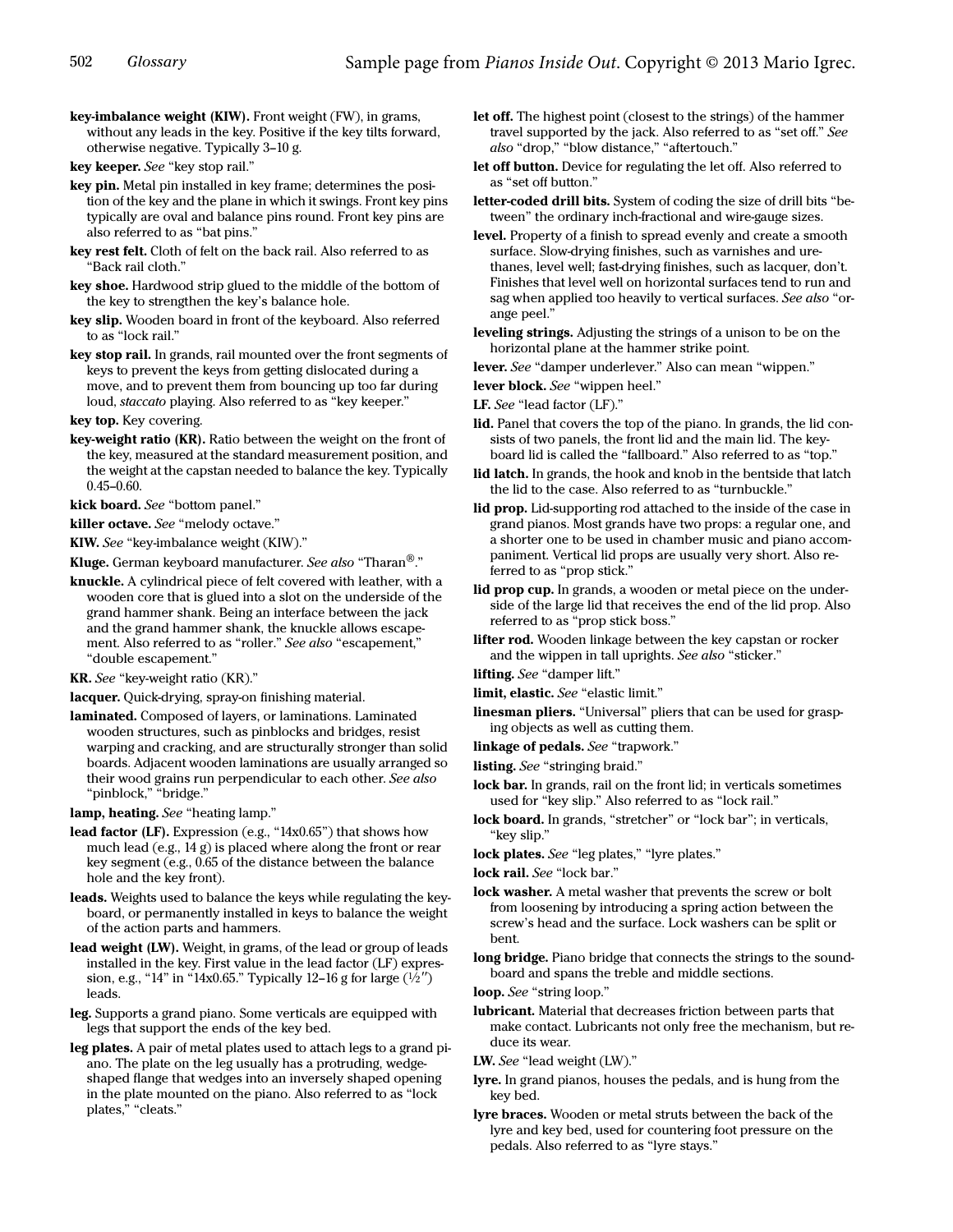<span id="page-8-1"></span>lyre plates. A pair of cast-iron plates used for attaching the lyre to the grand piano. The plate on the lyre usually has a protruding, wedge-shaped flange that wedges into an inversely shaped opening in the plate mounted to the underside of the key bed. Also referred to as "[lock plates](#page-7-10)," ["cleats.](#page-3-11)"

<span id="page-8-8"></span>lyre stays. See ["lyre braces](#page-7-3)."

marker. See "paint marker."

- masking tape. Opaque, whitish adhesive tape used for covering and protecting a piano's parts and case during painting. Useful for temporarily marking parts, string gauge numbers, soundboard separations and cracks, etc.
- Material Safety Data Sheet (MSDS). Document describing a substance's composition, physical properties, toxicity, health effects, first aid, and other information. Available directly from manufacturers of chemical products or through various online resources. A comprehensive list can be found at http://www.ilpi.com/msds/.
- mating hammers to strings. Adjusting the shape of the hammer crown to simultaneously strike all strings in a unison.

MEE. See ["Moisture Excluding Effectiveness \(MEE\).](#page-8-4)"

<span id="page-8-3"></span>melody octave. A range within the lower treble section, approximately from C5 to E6, where melodies are often presented in romantic music, but that often has weak volume and sustain.

metal shoe. See "shoe."

- Mirror Glaze®. Line of finish-buffing products made by Meguiar's.
- missing note. A condition in which the hammer jams and doesn't strike the strings when a note is played; usually happens when the note is quickly repeated, or played loudly after the key has been slowly released.
- <span id="page-8-5"></span>moderator pedal/rail. Mechanism in some vertical and, less commonly, grand pianos that mutes the sound by inserting a felt or cloth between the hammers and strings. The moderator is operated either by a hand-operated lever or the middle pedal. Also referred to as "practice," "celeste," or "muffler" pedal/rail. See also ["pedal](#page-9-2)."
- <span id="page-8-4"></span>Moisture Excluding Effectiveness (MEE). A measure of a finish's ability to slow the exchange of water vapor between the coated piece and the surrounding air, expressed as a percentage of total effectiveness for a particular species of wood. A finish with an MEE of 100% would completely seal the coated piece and prevent any exchange of water vapor. MEE increases with the number of coats applied.
- molding. See ["hammer molding.](#page-5-1)"

monkey. See "sostenuto monkey."

Moto-Tool. See "Dremel®."

muffler rail. See "[moderator pedal/rail.](#page-8-5)"

- music rack (music desk). Stand for sheet music.
- muslin. Material for soft buffing wheels.
- <span id="page-8-9"></span>mute. A device for muting strings during tuning. Felt or rubber wedges are used in grands; Papps mute, rubber mutes with a handle, and leather-covered wooden mutes in verticals. See also "[temperament strip.](#page-12-13)"
- mutton tallow. Sheep grease; used as a lubricant.
- nap. Orientation of "grain" that makes leather smooth in one direction and rough in the other.
- needling hammers. Voicing procedure to soften and/or increase the resilience of the hammer felt.

nippers. Wire-cutting pliers.

noise. Sound of no detectable pitch; comprising a continuously varying spectrum of frequencies.

nose. See "plate horn."

nose. Tip of the hammer. See ["crown.](#page-3-9)"

- <span id="page-8-6"></span>nose bolt. Device that supports the plate or its struts. Also referred to as "pillar bolt."
- <span id="page-8-7"></span>nose bolt nut. Nut, often decorative, that attaches the plate or plate strut to a nose bolt. Also referred to as "[rose.](#page-10-6)"
- notching. See "bridge notching."
- oblong tuning pins. Tuning pins in old pianos and harpsichords with a flattened top end instead of the modern square tip.
- Octagrip pinblock. Multi-laminated pinblock material made by Northwest Piano Builders. The wood grains of the laminations run at 45° to each other.
- octave. An interval in which the first partial of the upper note is at the same frequency as the second partial of the lower note. This frequency is approximately twice that of the first partial of the lower note. See also "[chromatic scale](#page-2-11)."
- octave register. Any 12 adjacent chromatic notes bound by an octave. Octave registers are usually expressed as 12-note ranges that ascend from any note C. In an electronic tuning device, the octave register must be defined to increase the accuracy of the device's measurements.
- octave tuning. Tuning of octaves after setting the temperament in the middle section of the piano.

octaves, stretched. See "stretched octaves."

- offset bridge. Bass bridge with a shelf or apron. See also "bass bridge."
- open-face pinblock. Pinblock in older pianos and several brands of modern pianos that is not covered by the plate.
- <span id="page-8-2"></span>orange peel. Effect evident on finished surfaces, especially those sprayed with a fast-drying finish such as lacquer. Orange peel afflicts finishes that don't level well. See also ["level](#page-7-17)."
- orbital sander. Power sander that moves the sanding element in a circular pattern. Not recommended for sanding wood, for which only straight-line or belt sanders should be used.

outer rim. See "case."

oval pin. See ["key pin](#page-7-1)."

- over-centering of hammers. Condition caused by the hammer's length, from shank to tip, being shorter than the vertical distance between the strings at strike point and the hammer shank's center pin. Over-centering is a consequence of the hammers wearing out or being incorrectly drilled.
- overdamping action. Vertical action in which the damper mechanism is above the action, not behind it, as in Wornum's tapecheck action. Also called "bird cage action."
- <span id="page-8-0"></span>over-stringing. The bass strings cross over the strings in the tenor (middle) section. All modern pianos are over-strung. Also referred to as "cross-stringing." See also "straight-stringing," "[bass section](#page-1-11)."
- overtones. Sounds generated by a vibrating string. Also referred to as "aliquotes" and "partials."

paint thinner. Mineral spirits used for dissolving varnishes.

- pan-head screw. Screw with a flat head with rounded edges that protrudes above the surface. Pan heads are usually found on sheet-metal screws.
- Papps mute. Spring-loaded, tweezer-like mute made of plastic for muting the strings in vertical pianos during tuning.
- parlor grand. Medium-size grand piano, usually between 5'8" [173 cm] and 7' [213 cm] long.

partials. See "overtones."

particleboard. Panel made of wooden particles glued together. Used in cheap pianos.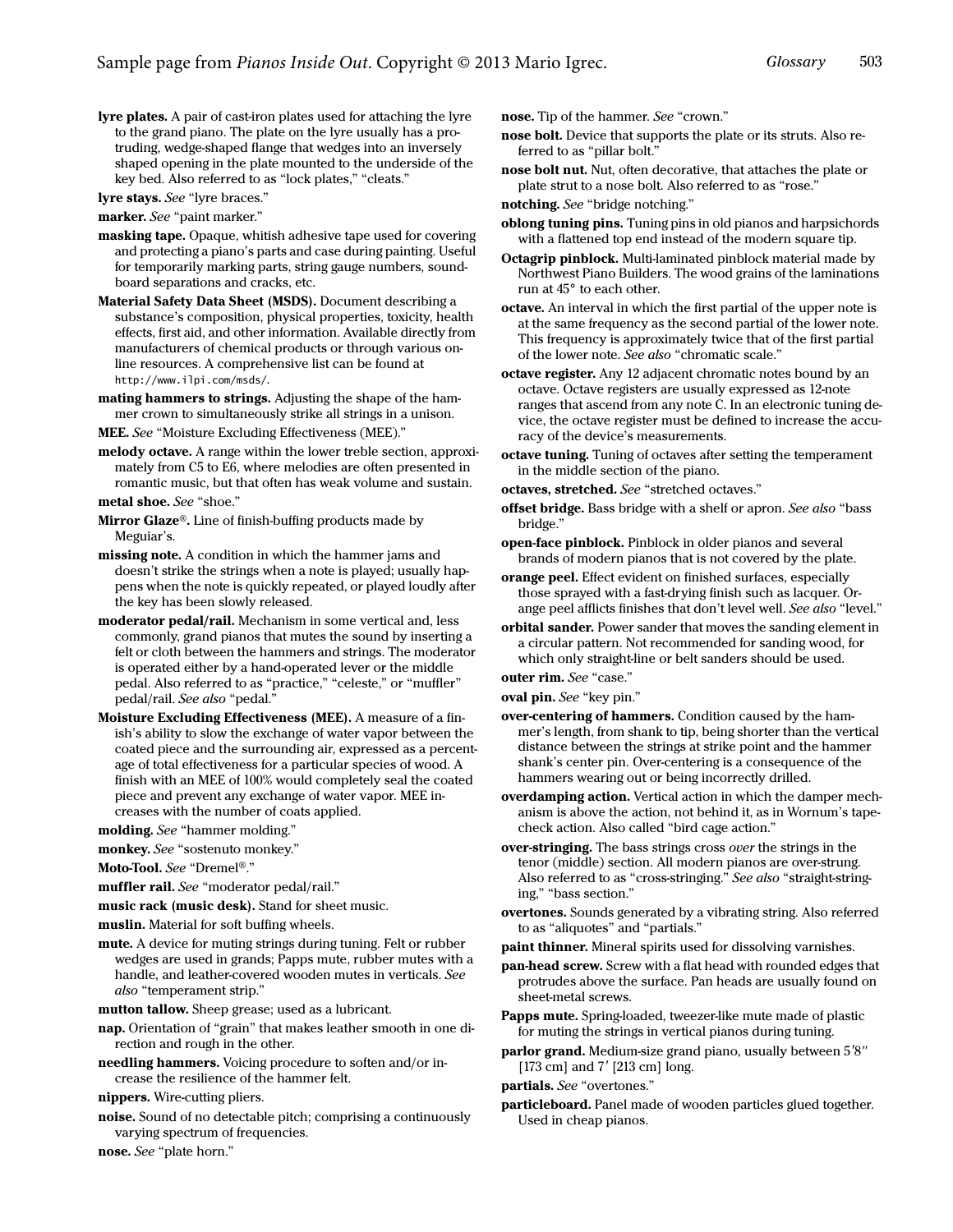- PC-7. Epoxy paste that can be used as a filler between the pinblock and the plate flange.
- <span id="page-9-2"></span>pedal. Foot lever that lifts all dampers ("damper" or "sustain" pedal; right), shifts the key frame sideways to soften the tone ("soft" pedal in grands; left), reduces the hammer-blow distance ("soft" pedal in verticals; usually left), holds only certain notes ("sostenuto" pedal; middle), or inserts the moderator cloth between the hammers and strings to mute the sound ("moderator" pedal; usually middle).
- <span id="page-9-10"></span>pedal rocker. In vertical pianos, horizontal linkage between a pedal and a pedal rod.
- pedal rod. Vertical linkage between the pedal and a mechanism it actuates. Modern pedal rods in grands are usually equipped with adjustable nuts at the top that allow simple regulation of the pedals.
- petroleum jelly. Lubricant used on the threads of screws and bolts.
- Phillips-head screw. Screw with X-shaped head slot. Requires a Phillips screwdriver.
- piano. Stringed percussion instrument with a keyboard; also used as a dynamic marking in music, meaning to "play softly."
- pianoforte. Term for the instrument derived from Cristofori's original invention, which he called a gravicembalo col piano e forte (harpsichord with soft and loud).
- <span id="page-9-7"></span>Piano Technicians Guild (PTG). Organization of piano technicians and professionals. See also "Technicians' Organizations" on page 523.
- pillar bolt. See ["nose bolt](#page-8-6)."
- <span id="page-9-0"></span>pilot. See ["capstan.](#page-2-7)"
- pilot notes. See ["guide notes.](#page-5-8)"
- <span id="page-9-6"></span>pinblock. Laminated block of hardwood that holds tuning pins and prevents them from unwinding under the strings' tension. Also referred to as "[wrest plank](#page-13-8)."
- <span id="page-9-9"></span>pitch. Frequency of sound, expressed in hertz, e.g., "440 Hz," or as a musical note, e.g., "A4." In the context of action geometry, an angle, as seen from the side, between the center line running through the hammer and an imaginary line perpendicular to the shank that intersects the shank at the middle of the hammer molding. The angle toward the player is negative pitch; toward the belly rail, positive pitch. Most hammers have a 0° pitch angle, but those with positive rake usually have negative pitch to make the hammer perpendicular to the strings at strike. See al[so](#page-9-8) "rake."
- pitch raise. A process of increasing string tensions to tune a piano to match a higher frequency of a reference note, such as A4. Requires compensating for pitch drop, which occurs at different rates in different sections of the piano.
- <span id="page-9-3"></span>plate. A metal structure inside the piano on which the strings are suspended. Modern pianos have a three-quarter (up to but not over the pinblock) or full-size (over the pinblock) plate made of iron cast in one piece. Also referred to as "[frame,](#page-5-9)" especially in the context of antique pianos.
- plate horn. Called "iron frame nose" in C.F. Theodor Steinway's U.S. patent 204,106 (1878), this part of the cast-iron plate transfers the compression force from the plate to the metal shoe in the belly rail, which transfers the force through the beams to the rim and back to the plate. The plate horn is usually located in the bass/tenor break. Some pianos have two plate horns, notably old Mason & Hamlin concert grands model CC.

<span id="page-9-11"></span>plate webbing. Area of the piano plate around the tuning pins.

player piano. Piano capable of reproducing music. Popular in the early 20th century, mechanical player pianos used paper rolls. Holes punched in the roll caused a pneumatic mechanism to actuate hammers. Electronic reproducing pianos such as Yamaha's Disklavier and Bösendorfer CEUS® both record and reproduce music. They record to a removable electronic medium and provide a MIDI hookup. Newer models can be linked to a personal computer.

- plinth. In verticals, the rail with holes for pedals that supports the bottom panel.
- power tools. Tools powered by an electrical motor.
- practice pedal. See ["moderator pedal/rail](#page-8-5)."
- Premium Blue. Trade name for hammers made by Louis Renner GmbH exclusively for Renner USA.
- pressure bar. A vertical protrusion in a horizontal area of the plate, typically over the pinblock; an extension of a strut.
- pressure bars. Metal bars that clamp down the strings under the tuning pins in vertical pianos.
- pressure ridges. Ridges that form in the soundboard as a result of high humidity causing excessive compression, which crushes the board's wood fibers.
- projection of sound. The "carrying power" or volume of sound, as perceived in a larger hall away from the piano.
- prolonge. See ["abstract.](#page-0-7)"

<span id="page-9-5"></span>prop stick. See "lid prop."

- <span id="page-9-4"></span>prop stick boss. See ["lid prop cup.](#page-7-18)"
- Protek™. Line of lubricants carried by Pianotek.
- psychometer. Device for measuring "relative humidity" in the air by comparing the temperatures taken by conventional and wet-bulb thermometers. See also "hygrometer."
- PTG. See "[Piano Technicians Guild \(PTG\)](#page-9-7)."
- pulley key. Key with elongated balance hole, which causes it to move from front to back during playing.
- <span id="page-9-1"></span>punching. Felt, cloth, paper, or cardboard cut in a circular shape with a hole punched through the center. Used on balance and front key pins, under the keys. Cloth or felt punchings should be above the cardboard and paper punchings. Also referred to as "washer." In the UK, front rail punching is referred to as "front baize."
- push action. Also known as Stossmechanik, this action style was pioneered by Cristofori, inspired many forms of the Englishstyle action in the last quarter of the 18th century, and eventually led to the development of Érard's double-escapement action. See also "bumping action."
- PVA glue. Polyvinyl acetate glue, such as regular white glue, various wood glues, etc.
- PVC-E glue. Polyvinyl chloride glue used for gluing felts, leathers, and key tops.
- quarter-sawing. Sawing lumber in quarters first along the length, then radially cutting individual boards out of each quarter, across the grain. Quarter-sawing produces straight, dimensionally stable boards that resist warping.
- R. See ["strike-weight ratio \(R\).](#page-11-12)"
- R.H. See ["relative humidity](#page-10-7)."
- rails. See "action rails."
- <span id="page-9-8"></span>rake. An angle, as seen from the side, that the hammer shank forms with an imaginary line that passes through the shank center pin and is parallel with the string at strike. Most pianos have a 0° rake. Those that have positive rake also have a nega-tive pitch angle. See also ["pitch.](#page-9-9)"
- rattling soundboard. Condition caused by the soundboard separating from its ribs or the rim (frame). Rattles can also be caused by debris on the soundboard, and by separations in the bridges or between the bridges and the soundboard.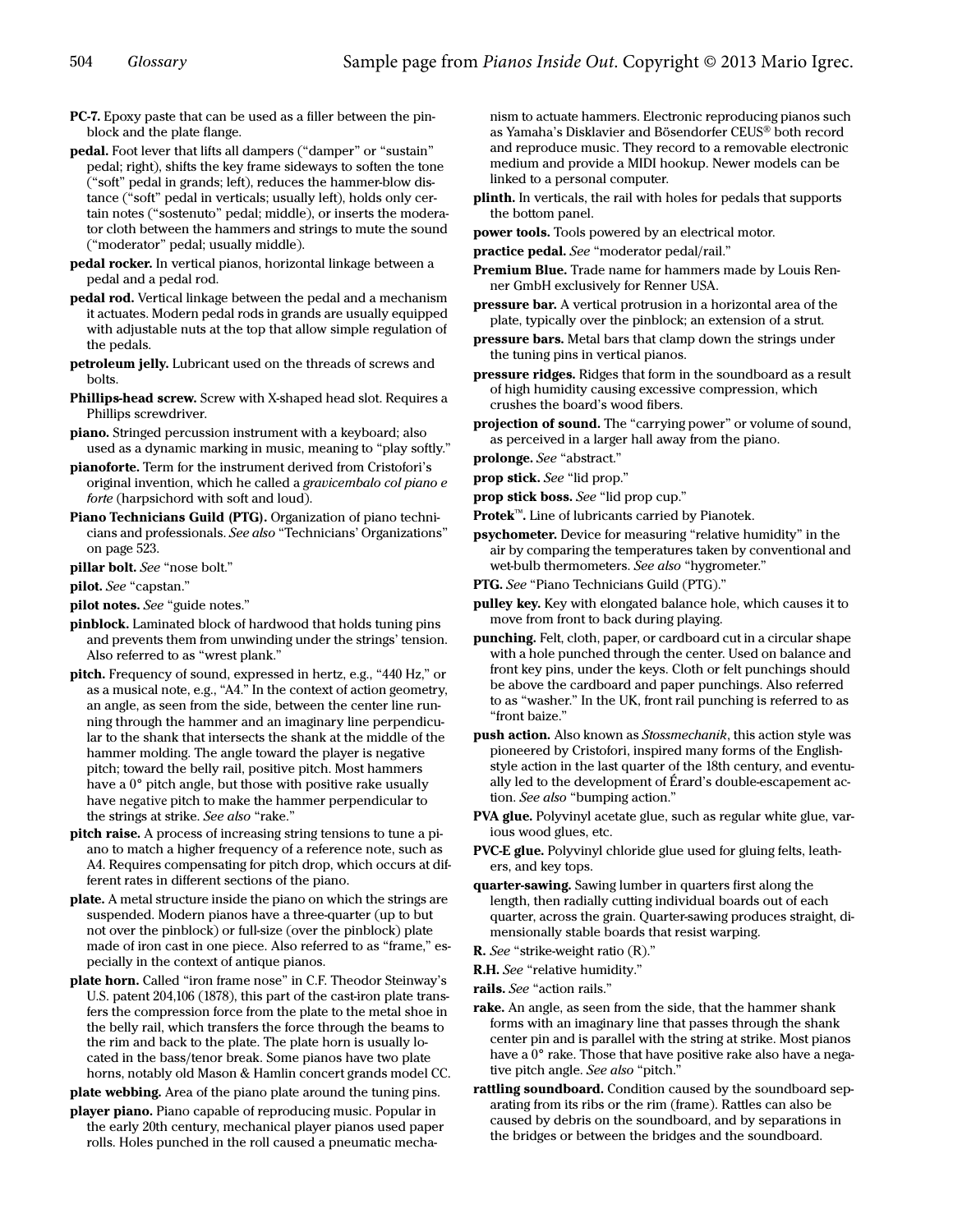- rebuilding. Reconditioning the piano to its original or better condition.
- recrowning the soundboard. Rebuilding procedure to restore the soundboard's convex shape.
- regular-fit pinblock. Style of attaching the grand pinblock to the rim or frame on each end of the block, but not to the stretcher.
- reinforcement of hammer felt. Chemical treatment that stiffens the low shoulders of piano hammers. In cheap hammers, the "reinforcement" is merely dye.
- <span id="page-10-7"></span>relative humidity. The amount of humidity (water vapor) in the air relative to the maximum amount of vapor air can retain at a given temperature, expressed as a percentage followed by the letters "RH," e.g., "50% RH."
- repetition. See "wippen."
- <span id="page-10-0"></span>repetition lever. Feature of the modern double-escapement grand action: lever on top of the grand wippen that allows the jack to reposition under the shank knuckle without releasing the key all the way to its idle position. Also referred to as "balancier," "[bridge,](#page-2-10)" "[carriage](#page-2-13)," "[cradle.](#page-3-12)" In the UK, "repetition lever" typically refers to "[wippen](#page-13-3)."

reproducing piano. See "player piano."

- resetting hammer. Hammering the felt of the hammer around its crown (top) after needling it.
- resonance. Effect exhibited by objects that spontaneously start to vibrate when another object vibrates at a certain frequency. Vibrations of the two objects are sympathetic, or at the same frequency. "Tuning" one object (for example, adjusting a string's length, thickness, or tension) can bring it in resonance with another or prevent it from resonating. The entire piano can be viewed as a set of resonating or non-resonating objects whose interactions must be carefully controlled to produce the desired sound.

## resonator, tension. See ["Tension Resonator.](#page-12-14)"

- RH. See ["relative humidity](#page-10-7)."
- ribs. Wooden "beams" glued to the underside of the soundboard. Ribs stiffen the soundboard across the grain, and help crown the soundboard.
- rider. See "[rocker](#page-10-3)."
- ridges, pressure. See "pressure ridges."
- rim. Wooden structure, usually of laminated hardwood, that defines the shape of the grand piano and serves as the foundation on which to mount the soundboard, plate, key bed, and case. Usually made in two stages: inner rim, and outer rim or case. Steinway & Sons makes the inner and outer rim in one operation. See also ["case.](#page-2-12)"
- <span id="page-10-3"></span>rocker. A piece of wood attached to the key that permits the adjustment of *abstracts*, which link keys with wippens. A rocker has a protrusion in the middle of its bottom surface that acts as a fulcrum. The screws with which it is fastened to the key at each end permit adjustment of the height of the wippen and, therefore, the hammer-blow distance. Also referred to as ["key](#page-6-9)  [carriage](#page-6-9)," "rider." See also "abstract," "[pedal rocker.](#page-9-10)"
- rods. See "pedal rods."
- <span id="page-10-5"></span>roller. See ["knuckle.](#page-7-8)"

<span id="page-10-6"></span>rose. See ["nose bolt nut.](#page-8-7)"

- rotary tool. High speed, hand held power tool that can be used for engraving, shaping, sanding, cutting, and drilling. A popular model is made by Dremel.
- rouge buffing compound. A very fine buffing compound that produces the ultimate shine on metal objects.
- rough-regulating. Action regulation performed after replacing action parts.
- router. Handheld or stationary power tool for cutting notches of various profiles and for trimming laminates. In piano rebuilding, used for trimming new bridge caps and new, oversize white key tops.
- rubbing. Procedure after finishing a surface to either satinize the surface or prepare it for buffing.
- sander. Power sanding tool. See also "belt sander," "orbital sander," "vibrating sander."
- sanding sealer. Finishing material, used to fill the wooden surface before applying the top coats of the finish; usually sprayed on.
- sandpaper. Paper coated with abrasives, used for sanding, shaping, and cleaning various surfaces.
- satinize. Rub a finished surface with an abrasive and/or steel wool to give it a satiny sheen. Especially desirable for lacquered surfaces.
- sawhorse. Stand for temporarily supporting a piano or its parts.
- scale design. Term that describes all aspects of piano stringing: the thickness of strings for each note, their lengths, spacing, etc. Usually referred to in the context of string thicknesses and their distribution throughout the scale.
- Schwander. See "Herrburger-Schwander."
- seating the string. Bending a string slightly to improve its contact with the bearing points: V bar, outside the bridge pins, and on each side of plate flanges and duplex terminations.
- semi-concert grand. Grand piano approximately 7'4" [223 cm] long.
- <span id="page-10-4"></span>set off. See "[let off.](#page-7-0)"
- shank. See "hammer shanks."
- <span id="page-10-1"></span>shank rest felt (or cloth). Strip of soft cloth (baize) on shank rest rail, also referred to as "hammer rest felt"; in Steinway grands, soft felt squares glued to shank rest felt bases in wippens, also referred to as "hammer cushion."
- <span id="page-10-2"></span>shank rest rail. Rail under hammer shanks, covered with shank rest cloth. Also referred to as ["hammer rest rail.](#page-5-10)" A Steinway & Sons grand has no rest rail; each wippen is equipped with a shank rest felt, also referred to as "hammer rest felt." See also "[half-blow rail.](#page-5-11)"
- <span id="page-10-8"></span>shank strike weight (SS). Radius weight, in grams, of the shank itself. Typically 1.5–2.0 g. See also ["hammer strike weight](#page-5-12)  [\(SW\),](#page-5-12)" "strike weight."
- <span id="page-10-9"></span>shank weight ratio (SR). Ratio between the hammer strike weight and the knuckle lift force needed to suspend the hammer. The knuckle lift force is a force applied to the knuckle perpendicular to the knuckle tangent that passes through the shank center pin.
- sharp. Black key covering or the whole black key. See also "[black key.](#page-1-12)"
- sheet-metal screws. Screws with coarse, uniform threads and a straight shank; commonly used for fastening action parts, and in soundboard repairs.
- shelf. See "[bass bridge shelf](#page-1-8)."
- shellac. Finishing material used for French polish.
- shifting key frame. In most grands, the key frame shifts sideways when the soft (left) pedal is depressed. This softens the sound because the hammers move sideways and miss one string in each unison, or strike the strings between the dense, grooved areas of the hammer felt.

shift pedal. See ["soft pedal](#page-11-8)."

shimming. Filling cracks in the soundboard; inserting wedges in the long bridge; filling a crack or gap between any two parts.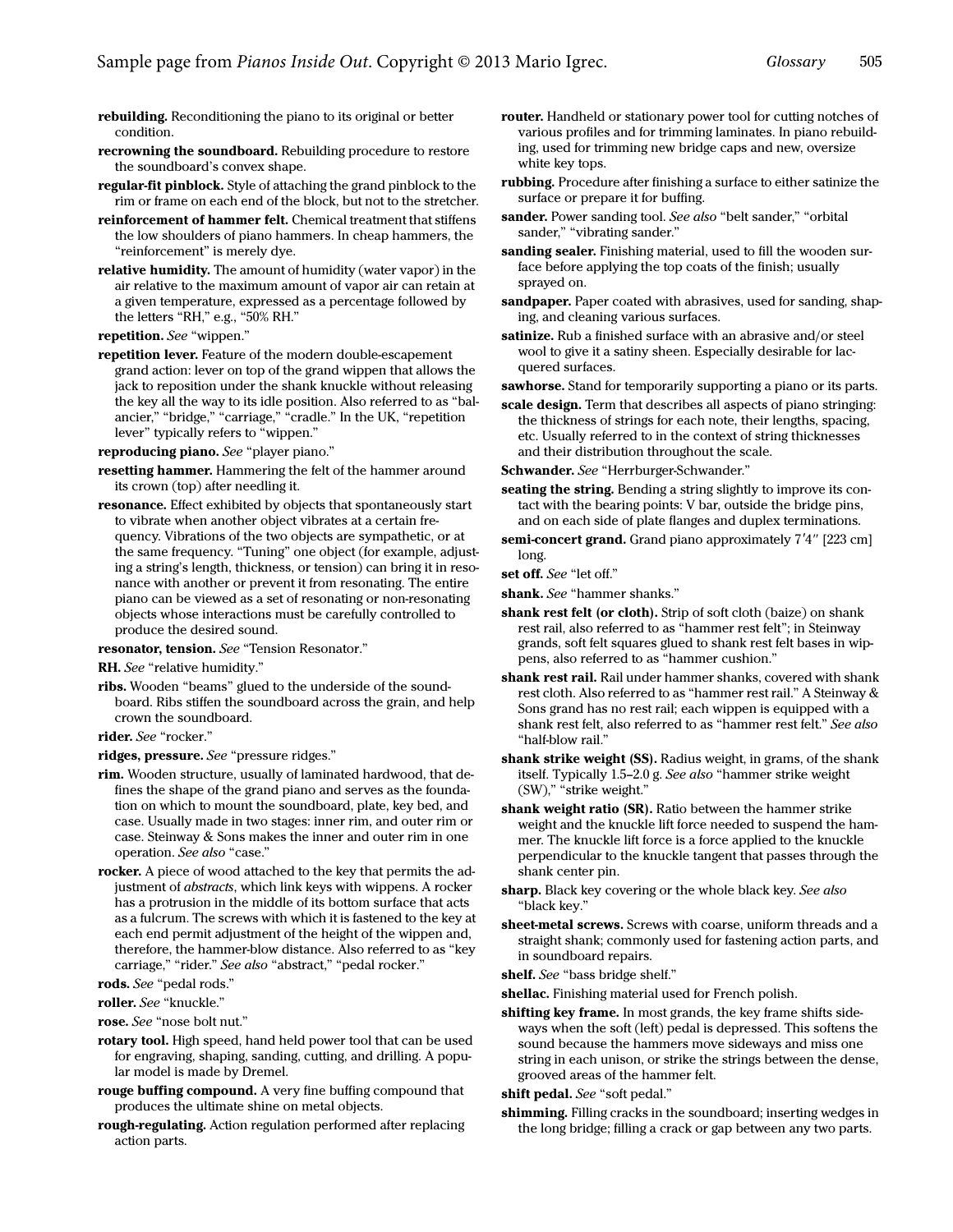- shoe. Metal piece in the belly rail that joins the beams and connects them to the plate horn. The part of the shoe that protrudes through the belly rail into the action cavity is called the "[toe](#page-12-16)."
- <span id="page-11-6"></span>shoulders. Areas of the hammer felt responsible for the rebounding of hammers from strings. See also "[hammer mold](#page-5-1)[ing](#page-5-1)," "[crown](#page-3-9)."
- silent piano. Acoustic piano that allows muting the strings with a rail that blocks the hammers before they reach the strings. The piano is equipped with sensors and electronics that make it work like a digital piano; it can be used with headphones, and connected to a PC via a MIDI interface.
- silicone lubricants. Lubricants for metal and felt.
- single strings. See "individually tied strings."
- sizing solution. A solution that improves the fit of porous materials. A sizing solution can be used to free tight key balance holes, key bushings, and center pin bushings; or to tighten key balance holes and key bushings when slightly loose. A good sizing solution for felt, leather, and wood is a 50% to 90% solution of alcohol and water. Note that all commercially available alcohol already contains some amount of water.
- <span id="page-11-14"></span>slap rail. See ["stop rail.](#page-11-13)"
- slapping key frame. Key frame that generates "slapping" noises when the piano is played loudly. Typically, the noises are caused by gaps between the front rail and the key bed.
- sleeves. See "threaded sleeves."
- SMP. See ["standard measurement position \(SMP\)](#page-11-2)."
- <span id="page-11-8"></span>soft pedal. Left pedal, often called the "shift pedal" in grands, which softens the sound either by shifting the keyboard and the action sideways, or by reducing the hammer-blow distance (also referred to as "half-blow pedal"), thus reducing the hammers' speed at impact. See also "[pedal,](#page-9-2)" ["una corda](#page-12-15)  [pedal.](#page-12-15)"
- sostenuto. Mechanism that lets one or more notes ring while other notes are played normally. With one or more keys depressed, the player depresses the sostenuto pedal, and the sostenuto mechanism keeps those dampers lifted. Other notes are damped normally, and can be played with or without the damper pedal. Sostenuto is found in most longer grands and in high-end uprights.
- sostenuto monkey. Felt-and-leather-covered wooden linkage attached to the sostenuto rod in New York Steinway grands.
- <span id="page-11-15"></span>sostenuto staple. A wire that connects the sostenuto monkey with the sostenuto rod in most Steinway & Sons grands made in New York.
- sostenuto tab. Protruding part attached to the underlever top flange that is caught by the sostenuto rod when that underlever is lifted and the sostenuto pedal is engaged.
- <span id="page-11-4"></span>soundboard. Wooden board that transduces the energy of string vibrations to the air. Also referred to as "belly."
- <span id="page-11-5"></span>soundboard rib. One of multiple wooden bars glued to the bottom of the soundboard to stiffen it across the grain and make it bow upward. Also referred to as "belly bar."
- sound [decay](#page-4-0). See "decay."
- <span id="page-11-0"></span>sound envelope. Sound quality through time. See also "[attack,](#page-0-4)" "[bloom,](#page-1-0)" "[decay](#page-4-0)," and ["sustain](#page-12-2)."
- <span id="page-11-1"></span>spine. Long, flat side of the case in grand pianos. See also ["bent](#page-1-3)[side](#page-1-3)," ["cheek,](#page-2-0)" ["tail](#page-12-3)."
- <span id="page-11-7"></span>spinet. Short vertical piano only a little taller than the keyboard (36–42" [91–107 cm]). See also ["vertical piano](#page-13-5)," "[console verti](#page-3-14)[cal,](#page-3-14)" ["upright piano](#page-13-6)."
- spun string. See "[wound string](#page-13-9)."
- <span id="page-11-3"></span>squaring the hammer. Heating and twisting the hammer shank to align the hammer's center line with the plane in which it moves. See also ["burning the shank](#page-2-6)."
- squaring keys. Aligning sides of keys to vertical plane as part of a keyboard regulation.

SR. See "[shank weight ratio \(SR\).](#page-10-9)"

<span id="page-11-2"></span>standard measurement position (SMP). Position 13 mm in from front edge on white key top, or from the front slope on black key top. See also ["balance weight \(BW\),](#page-1-7)" "[downweight](#page-4-2)  [\(DW\)](#page-4-2)," "[touchweight \(TW\),](#page-12-6)" ["upweight \(UW\).](#page-13-1)"

staple. See ["sostenuto staple.](#page-11-15)"

stay. Brace or other device that keeps another part from moving. See also ["lyre stays.](#page-8-8)"

steaming keys. Technique for removing key bushings. stem. Wire.

- <span id="page-11-11"></span>sticker. A wooden linkage between the key capstan or rocker and the wippen in tall uprights. Stickers were also used as damper lifters in "bird cage" vertical actions. See also "birdcage action," "rocker," "wippen."
- <span id="page-11-13"></span>stop rail. Any rail that stops the motion of another part. Also referred to as "[slap rail.](#page-11-14)" See also ["damper stop rail](#page-3-13)."
- straight-stringing. Stringing design in antique pianos and all harpsichords in which all strings are laid out more or less parallel to each other. Modern pianos are over-strung.
- straps, bridle. See "bridle straps."
- stretched octaves. The effect of string inharmonicity, which requires tuning intervals "wider" (upper note higher or lower note lower) than they theoretically should be tuned.
- <span id="page-11-10"></span>stretcher. Structural board in grands behind the open fallboard and in front of the pinblock. Also referred to as "cornice," "lock board."
- <span id="page-11-9"></span>string loop. A loop tied on the end of the string, used to attach the string to the hitch pin. In pianos with individually tied strings, each string has a loop; in pianos with double strings, an occasional plain string has a loop. Wound strings always have a loop and are tied individually. Also referred to as "individual eye."
- strike point. The spot on the string where it is struck by the hammer, expressed as a ratio between the length from the front string bearing (the V bar, agraffe, or the raised plate flange) to the strike point, and the length from the strike point to the front bridge pin. Usually, that ratio is between 1:8 and 1:10 in the middle section and the bass, diminishing to as little as 1:25 in the treble. Also can mean "tip of the hammer" or "hammer nose."
- strike weight. Term established by David Stanwood to indicate the "effective" weight of action parts. The strike weight of a hammer, for example, is the combined radius weight of the hammer and shank without the weight of the flange. See also "[front weight \(FW\)](#page-5-5)," "[hammer strike weight \(SW\)](#page-5-12)," "shank [strike weight \(SS\),](#page-10-8)" ["touchweight \(TW\)](#page-12-6)," "[wippen radius](#page-13-10)  [weight \(WW\).](#page-13-10)"
- <span id="page-11-12"></span>strike-weight ratio (R). Ratio between balance weight (BW) plus front weight (FW), and leveraged strike weight (SW) plus leveraged wippen radius weight (WW). Typically 5.2–6.2 (5.2:1 to 6.2:1).
- string. Steel wire with high carbon content. Bass strings are regular steel strings wrapped with a copper coil.
- string bearing. Any point around which a string bends along its path: tuning pin, counterbearing, V bar, agraffe, pressure bar (in verticals), bridge and bridge pin, duplex termination, hitch pin.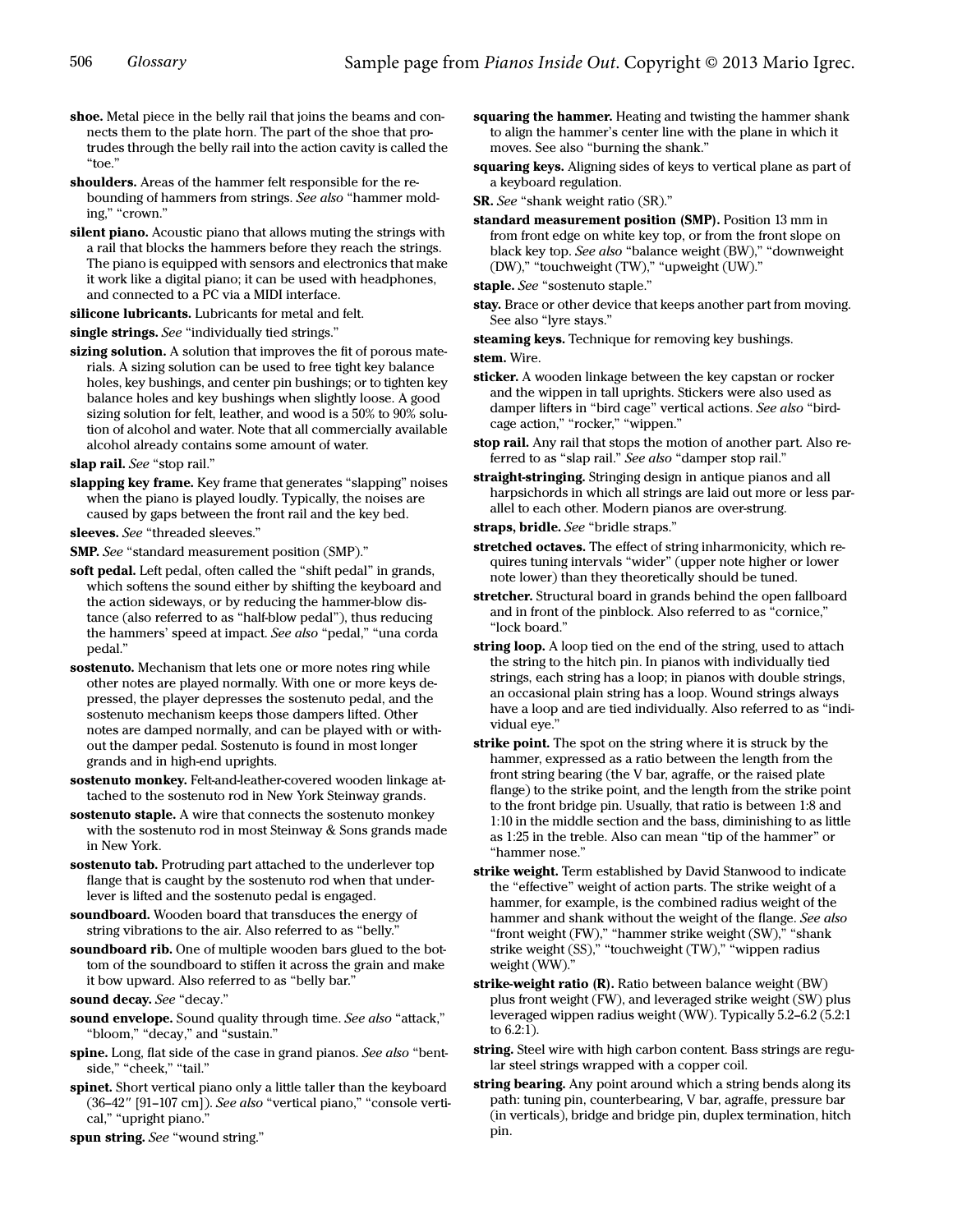<span id="page-12-4"></span>stringing braid. Cloth threaded between strings to deaden their rear segments (backscale). Stringing braid is also used between hammer shank flanges and the tubular shank rail in Steinway grands. Also referred to as "listing."

<span id="page-12-1"></span>stringing stud. See "[agraffe](#page-0-8)."

stripper, chemical. See "chemical stripper."

<span id="page-12-7"></span>strut. A cross-member or brace in a piano plate, cast in one piece with the plate in modern pianos. Also referred to as "crossbar."

stud. See ["agraffe.](#page-0-8)"

- superglue. See ["cyanoacrylate glue.](#page-3-16)"
- surform plane. Tool similar to a regular plane, but equipped with a grater-like cutting element on its underside.
- <span id="page-12-2"></span>sustain. Length of time a note is audible. Applied to a piano's tonal envelope, a phase that follows attack and decay. The beginning of the sustain phase is often referred to as "bloom." See also ["attack,](#page-0-4)" ["bloom,](#page-1-0)" ["decay,](#page-4-0)" "[sound envelope](#page-11-0)."

sustain pedal. See ["damper pedal.](#page-3-15)"

- SW. See "strike weight," "[hammer strike weight \(SW\)](#page-5-12)."
- swaging. In wound bass strings, flattening a round steel core wire to create a rectangular profile the winding can grab onto; without swaging, the winding would slide off unless the core wire is "whipped," a technique popular in older pianos (Figure 84 on page 35). Swaging is not necessary if the core wire is of hexagonal profile. See also ["bass string.](#page-1-14)"
- <span id="page-12-3"></span>tail. In grands, hammer molding under the shank hole; part of the case on the side opposite the keyboard. Also referred to as "[heel](#page-6-10)." See also ["bentside](#page-1-3)," "[cheek](#page-2-0)," ["spine.](#page-11-1)"
- talcum powder. Used as lubricant, or to absorb moisture from one's hands during restringing.
- tape-check action. Action in which the repetition and returning of the hammer to rest position is helped by a tape or strip of leather. Patented by Hermann Lichtenthal of Brussels, Belgium, subsequently used by Robert Wornum in his vertical pianos.
- temperament. A 12-note chromatic scale; tuning corrections ("tempering") needed to distribute the 12 adjacent notes of a chromatic scale so that the intervals between them have particular beat rates on the level of particular partial pairs (see "Coincident Partials," page 96).
- <span id="page-12-13"></span>temperament strip. A strip of thin felt used for tuning the temperament in the middle section of the piano. See also "[mute.](#page-8-9)" tender. See "[jack tender.](#page-6-4)"
- tensile strength. String tension at which a string breaks.
- <span id="page-12-14"></span>Tension Resonator. A device found in Mason & Hamlin pianos, consisting of metal rods with turnbuckles and a metal disc in the center, which pulls the rim and the belly rail inward.
- <span id="page-12-12"></span>Tharan®. Key top material made by Kluge.
- thermoplastic glues. Glues that soften or melt when heated. All PVA glues are thermoplastic to some extent. Low-creep PVAs are less thermoplastic, which makes them easier to sand.
- thinner. Liquid used to dilute a finish or contact glue. Common thinners are alcohol for shellac, paint thinner for varnishes, lacquer thinner and acetone for lacquer finishes. Two-component finishes require proprietary thinners.
- threaded sleeves. Metal inserts, threaded with a coarse thread on the outside and a fine, machine thread on the inside, used for machine screws in wooden parts.
- three-quarter plate. Plate in pre-modern pianos that extends to, but not over the pinblock.

tie wire. See ["bridle wire.](#page-2-14)"

timbre. Sound quality or sound "color."

- <span id="page-12-16"></span>toe. Tip of the metal shoe that protrudes through the front of the belly rail. The plate horn is attached to it with a metal wedge.
- toluol (toluene). Solvent used in finishing products and adhesives. Faster-drying than xylol.

toning. See "voicing."

top. See "[lid](#page-7-7)."

- top door. See "[upper panel.](#page-13-12)"
- <span id="page-12-0"></span>top stack. The assembly mounted on the grand key frame: action brackets and rails (action rack), action parts, and the sostenuto brackets and rail in New York Steinways. Also referred to as "[action stack.](#page-0-10)" See also "[action.](#page-0-9)"
- <span id="page-12-6"></span>touchweight (TW). Term used to denote the same amount of change or effect on downweight (DW), upweight (UW), and balance weight (BW).
- <span id="page-12-11"></span>trapwork. Levers mounted on the underside of the key bed in grand pianos that link the pedals with the damper, sostenuto, una corda, or other mechanism.
- traveling. Adjusting the swing plane of action parts by shimming their flanges.
- <span id="page-12-5"></span>trichord. Three strings tuned to the same pitch. See also "[bi](#page-1-13)[chord](#page-1-13)."
- tripoli. Very fine abrasive used as lubricant and buffing compound.
- Tubular Metallic Frame. Steinway's patented action frame (U.S. patents no. 81,306 for vertical action and no. 93,647 for grand action, issued in 1868 and 1869, respectively, to Theodor Steinway). The frame consists of metal action brackets and action rails that are hardwood dowels encased in brass tubing of special profile. The rails are soldered to the racks and are not adjustable.
- tuning. Adjusting the pitch of each string of a piano.

<span id="page-12-8"></span>tuning hammer. Tuning wrench.

- <span id="page-12-9"></span>tuning pin. Metal dowel inserted through the plate into a hole in the pinblock that suspends the string and permits adjustment of its tension. Modern tuning pins are lightly threaded, have a hole for the string becket, and a square top end. Also referred to as "[wrest pin.](#page-13-11)" See also ["flagpoling.](#page-5-13)"
- <span id="page-12-10"></span>turnbuckle. In grands, knob in the bentside that latches the lid to the case. See also "[lid latch](#page-7-19)."

TW. See "[touchweight \(TW\).](#page-12-6)"

- twisting bass string. Bass strings must be twisted in the direction in which their copper wrappings point in order to tighten the wrapping and prevent it from rattling against the steel core.
- two-component finish. A modern finish that hardens through a chemical reaction between two components. A two-component finish commonly used on pianos is polyester.
- ultrasonic humidifier. Humidifier that disperses water into the air using a membrane that vibrates at ultrasonic frequencies.
- <span id="page-12-15"></span>una corda pedal. Italian for "one string"; a term used for "action-shifting soft pedal." It originates from a time when two strings per unison were common, and shifting a grand's keyboard and action sideways caused the hammer to miss one of the strings. In modern pianos with three strings per unison in the tenor and treble sections, the shifting makes hammers strike two of three strings, or strike all three strings with the softer areas of the hammer felt. See also ["pedal](#page-9-2)," "soft pedal."

## undercarriage. See "[wippen](#page-13-3)."

underlever. See "[damper underlever](#page-3-1)."

unison. An interval between a note and itself. In piano construction, refers to "all strings of one note." The bass section can be strung with one, two, or three strings per unison. Lowest tenor